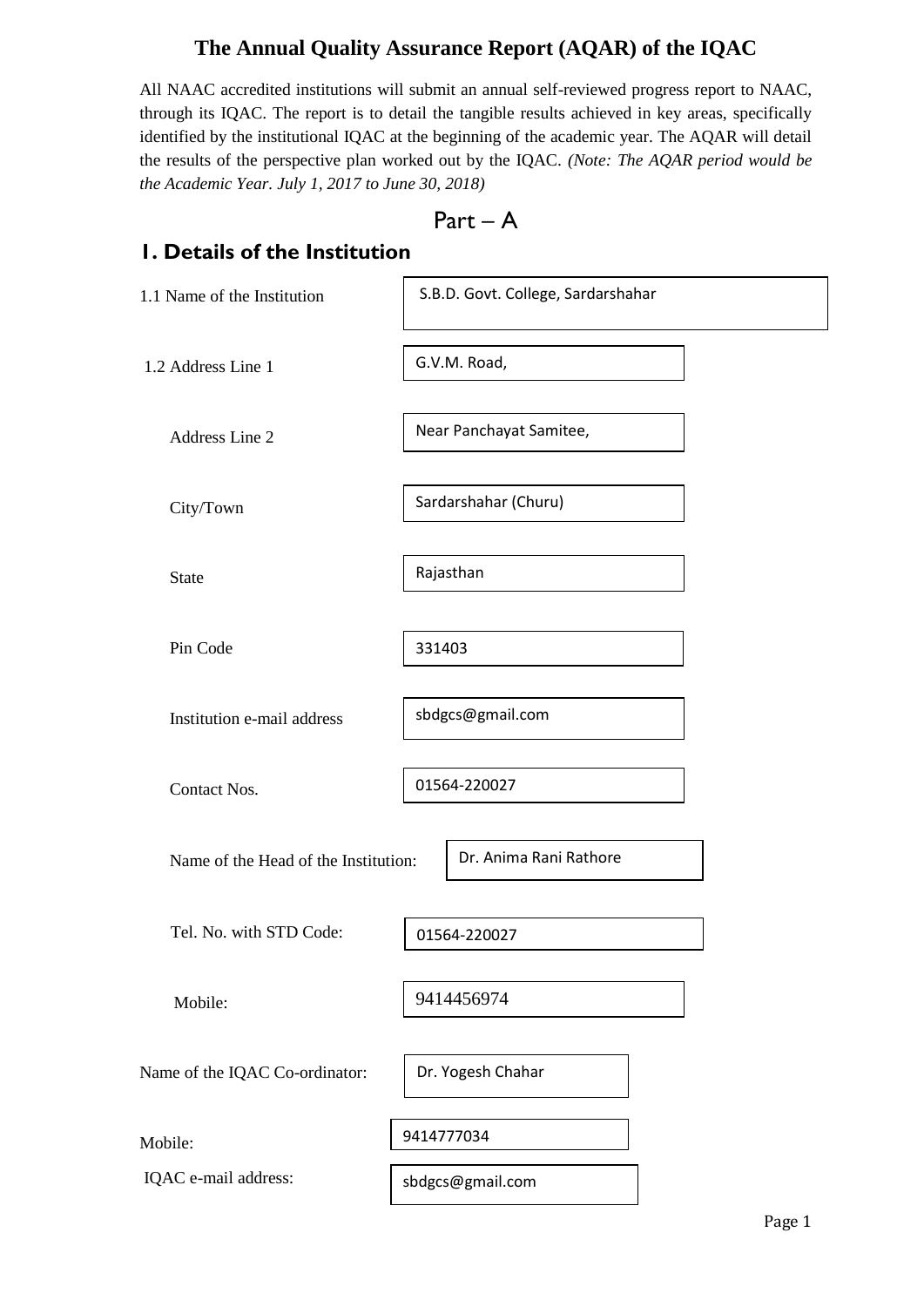RJCOGNI12343

## 1.4 **NAAC Executive Committee No. & Date:**

*(For Example EC/32/A&A/143 dated 3-5-2004. This EC no. is available in the right corner- bottom of your institution's Accreditation Certificate)*

1.5 Website address:

www.sbdgc.ac.in

Web-link of the AQAR:

[www.sbdgc.ac.in/AQAR](http://www.sbdgc.ac.in/AQAR) (2017-18).doc

1.6 Accreditation Details

|   | Sl. No.<br>Cycle<br>Grade |    | <b>CGPA</b> | Year of       | Validity          |
|---|---------------------------|----|-------------|---------------|-------------------|
|   |                           |    |             | Accreditation | Period            |
|   | $1st$ Cycle               | B+ |             | 2005          | <b>Five Years</b> |
| 2 | $2nd$ Cycle               | В  | 2.50        | 2016          | Feb.18,2021       |
| 3 | $3rd$ Cycle               |    |             |               |                   |
|   | $4^{\text{th}}$ Cycle     |    |             |               |                   |

1.7 Date of Establishment of IQAC: DD/MM/YYYY

13/04/2006

## **1.8 AQAR for the year**

2017-18

1.9 Details of the previous year's AQAR submitted to NAAC after the latest Assessment and Accreditation by NAAC

AQAR\_\_\_\_\_\_\_to be emailed \_\_\_\_\_ 16/07/2016 \_\_\_\_\_\_\_\_ (DD/MM/YYYY)

1.10 Institutional Status

| University                             | State<br>Central<br>Deemed<br>Private<br>$\mathsf{x}$<br>X<br>X |
|----------------------------------------|-----------------------------------------------------------------|
| <b>Affiliated College</b>              | Yes<br>N <sub>0</sub><br>X                                      |
| <b>Constituent College</b>             | Yes<br>No<br>$\pmb{\times}$                                     |
| Autonomous college of UGC              | Yes<br>No<br>$\mathsf{x}$                                       |
| Regulatory Agency approved Institution | N <sub>o</sub><br>Yes<br>$\mathsf{x}$                           |
| (eg. AICTE, BCI, MCI, PCI, NCI)        |                                                                 |
| Co-education<br>Type of Institution    | $\boldsymbol{\mathsf{x}}$<br>X<br>Men<br>Women                  |
| Urban                                  | Rural<br>Tribal<br>x<br>X                                       |

EC (SC)/12/A&A/76.2 Date: Feb.19, 2016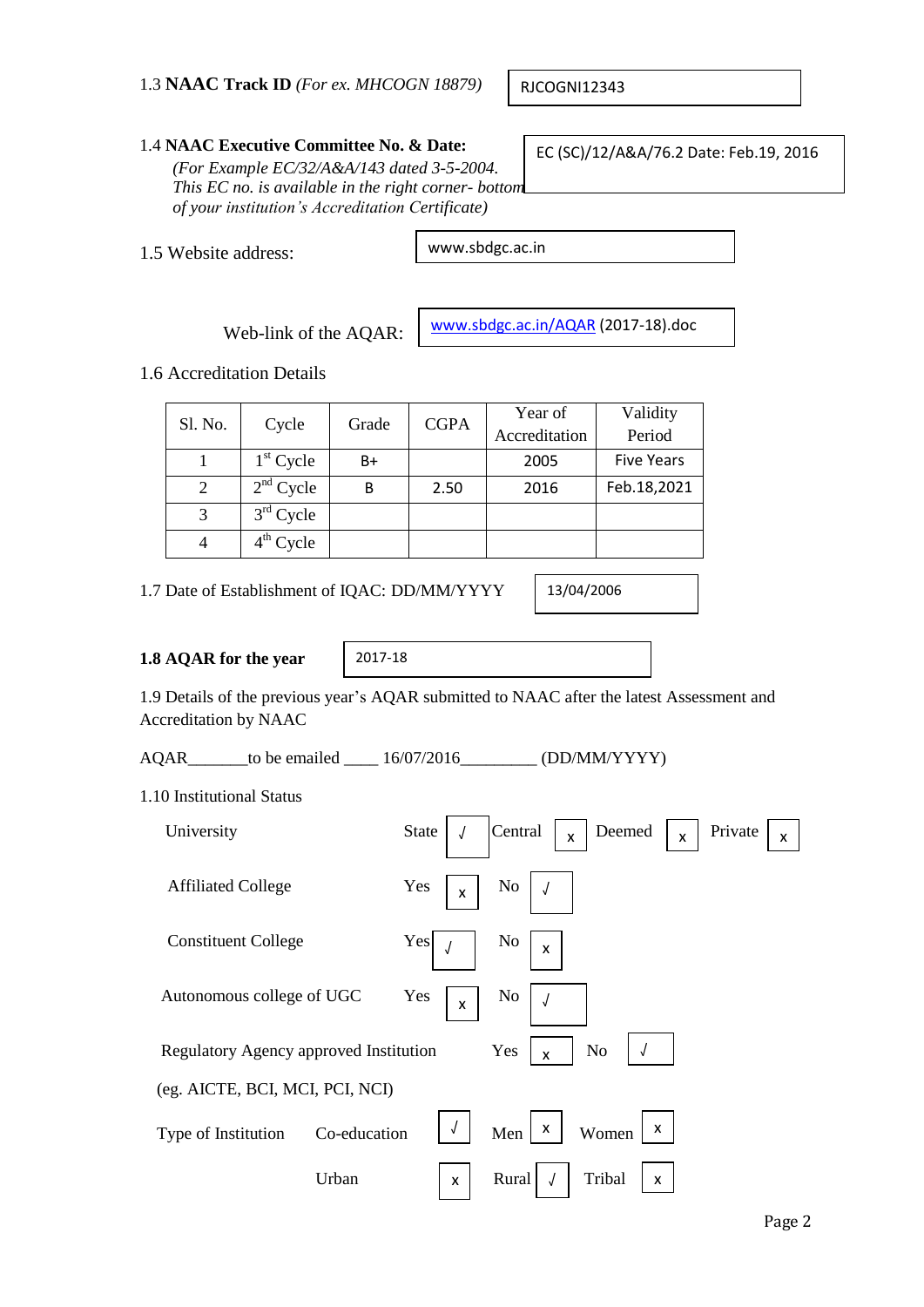| <b>Financial Status</b><br>Grant-in-aid<br>x                                          | UGC 12B<br>UGC 2(f)                                             |
|---------------------------------------------------------------------------------------|-----------------------------------------------------------------|
| Grant-in-aid $+$ Self Financing                                                       | <b>Totally Self-financing</b><br>$\mathsf{x}$<br>$\mathsf{X}^-$ |
| 1.11 Type of Faculty/Programme                                                        |                                                                 |
| Arts<br>Commerce<br>Science                                                           | PEI (Phys Edu)<br>Law<br>X<br>X                                 |
| TEI (Edu)<br>Engineering<br>X<br>x                                                    | <b>Health Science</b><br>Management<br>x<br>X                   |
| Others (Specify)<br>No                                                                |                                                                 |
| 1.12 Name of the Affiliating University (for the Colleges)                            | <b>MGS University Bikaner</b>                                   |
| 1.13 Special status conferred by Central/State Government-- UGC/CSIR/DST/DBT/ICMR etc |                                                                 |
| Autonomy by State/Central Govt. / University                                          | J                                                               |
| University with Potential for Excellence                                              | <b>UGC-CPE</b>                                                  |
| <b>DST Star Scheme</b>                                                                | <b>UGC-CE</b>                                                   |
| UGC-Special Assistance Programme                                                      | DST-FIST                                                        |
| <b>UGC-Innovative PG programmes</b>                                                   | Any other (Specify)                                             |
| <b>UGC-COP Programmes</b>                                                             |                                                                 |
| <b>2. IQAC Composition and Activities</b>                                             |                                                                 |
| 2.1 No. of Teachers                                                                   | 9                                                               |
| 2.2 No. of Administrative/Technical staff/AAO                                         | 03/Tech. 04 vacant/1                                            |
| 2.3 No. of students                                                                   | $\overline{2}$                                                  |
| 2.4 No. of Management representatives                                                 |                                                                 |
| 2.5 No. of Alumni                                                                     | 02                                                              |
| 2.6 No. of any other stakeholder and                                                  | 02                                                              |
| community representatives                                                             |                                                                 |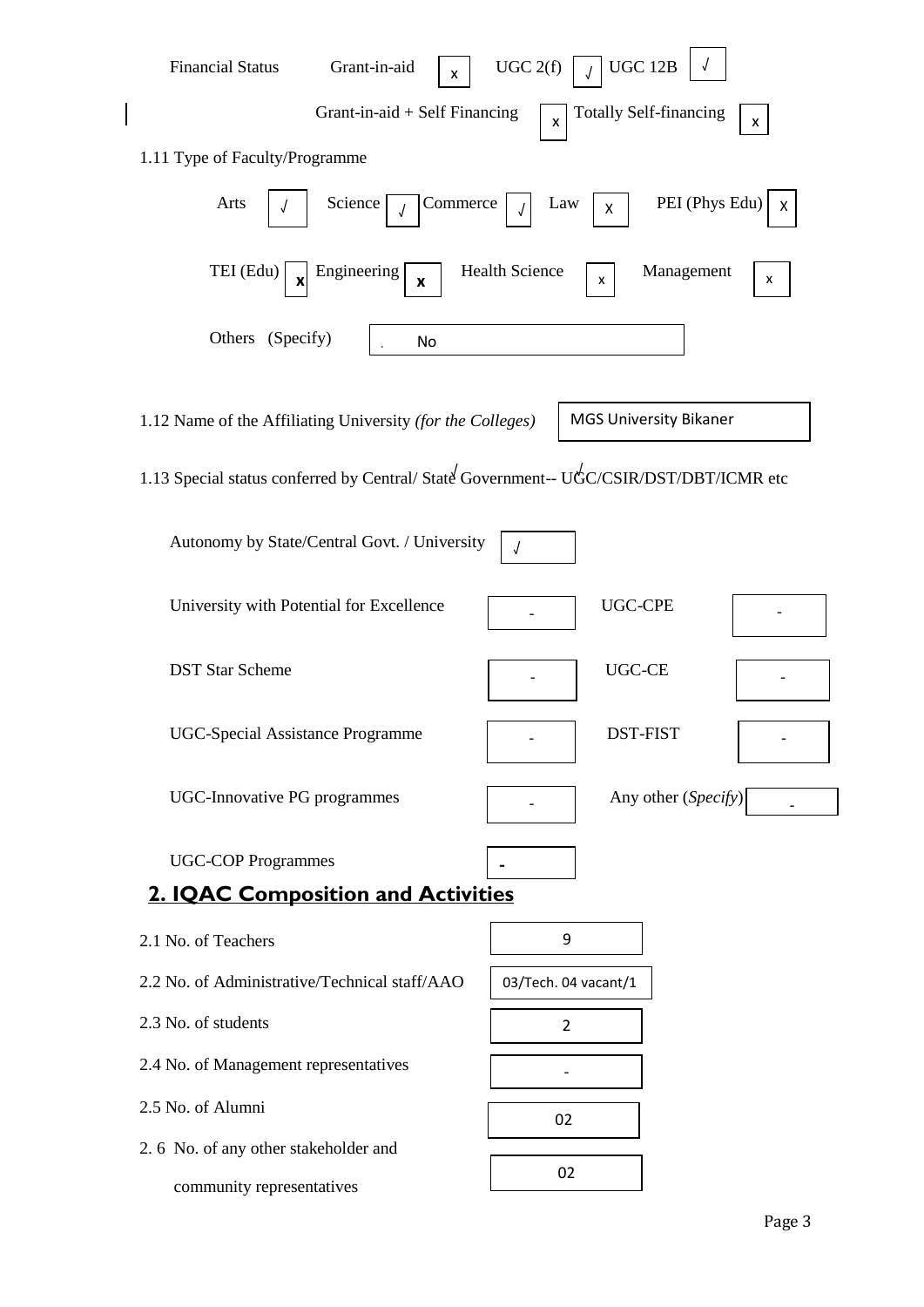| 2.7 No. of Employers/ Industrialists                                                                                                                                                                                                                                                    | 01                                                                             |
|-----------------------------------------------------------------------------------------------------------------------------------------------------------------------------------------------------------------------------------------------------------------------------------------|--------------------------------------------------------------------------------|
| 2.8 No. of other External Experts                                                                                                                                                                                                                                                       | $\overline{2}$                                                                 |
| 2.9 Total No. of members                                                                                                                                                                                                                                                                | 22                                                                             |
| 2.10 No. of IQAC meetings held                                                                                                                                                                                                                                                          | 04 Meeting Per Annum                                                           |
| 2.11 No. of meetings with various stakeholders:                                                                                                                                                                                                                                         | $\overline{2}$<br>No.<br>Faculty<br>$\overline{2}$                             |
| <b>Non-Teaching Staff Students</b><br>$\overline{2}$                                                                                                                                                                                                                                    | Alumni<br>Others<br>$\overline{2}$                                             |
| 2.12 Has IQAC received any funding from UGC during the year?<br>If yes, mention the amount<br>Nil<br>2.13 Seminars and Conferences (only quality related)<br>(i) No. of Seminars/Conferences/ Workshops/Symposia organized by the IQAC<br>International<br>Total Nos.<br>$\overline{2}$ | No<br>No<br>$\ast$<br>X<br>Institution Level<br>National<br><b>State</b><br>1  |
| (ii) Themes<br>1.                                                                                                                                                                                                                                                                       | Value Education.2 Maintain Environment & Self Employment.                      |
| 2.14 Significant Activities and contributions made by IQAC                                                                                                                                                                                                                              |                                                                                |
| Creating healthy Research environment.<br>1.<br>2.                                                                                                                                                                                                                                      | Encourage student's participation in enhancing quality of teaching & learning. |

## 2.15 Plan of Action by IQAC/Outcome

 The plan of action chalked out by the IQAC in the beginning of the year towards quality Enhancement and the outcome achieved by the end of the year \*

| Plan of Action                            | Achievements                                                                  |
|-------------------------------------------|-------------------------------------------------------------------------------|
| 1. Solar Energy<br>Website<br>$2^{\circ}$ | - Solar Plants with batteries were installed at<br>prominent place of college |
|                                           | - College website is Dynamic                                                  |

 *\* Attach the Academic Calendar of the year as Annexure.*

2.15 Whether the AQAR was placed in statutory body Yes  $\boxed{\phantom{a}}$  No

|                  |                                         | Management $\Big $ - Syndicate $\Big $ - Any other body $\Big $ J |  |
|------------------|-----------------------------------------|-------------------------------------------------------------------|--|
|                  | Provide the details of the action taken |                                                                   |  |
|                  | 1. Mahavidyalaya Vikas Samiti           |                                                                   |  |
| 2. Staff Council |                                         |                                                                   |  |
|                  |                                         |                                                                   |  |

√

x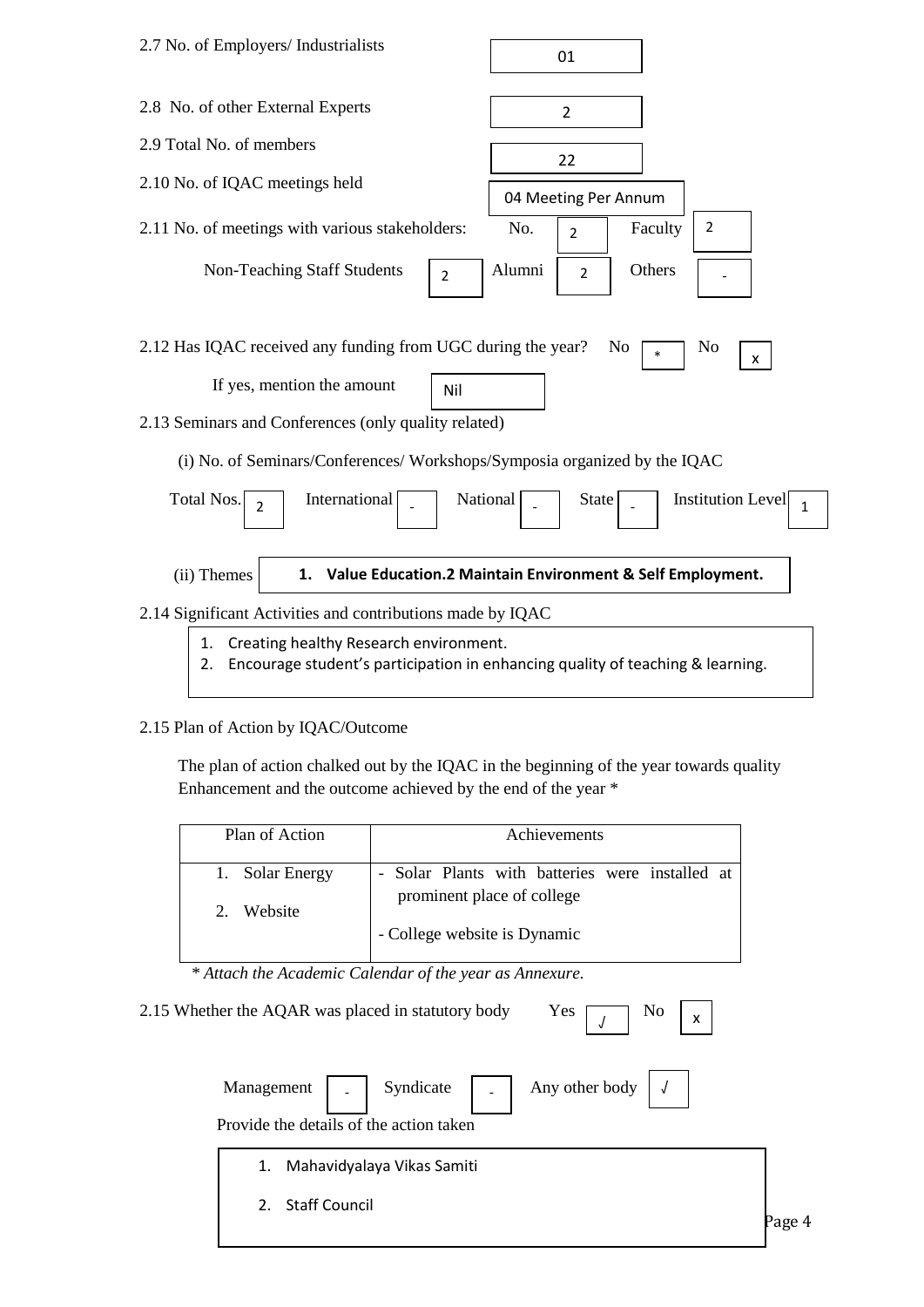# **Criterion – I**

# **1. Curricular Aspects**

| Level of the<br>Programme | Number of<br>existing<br>Programmes | Number of<br>programmes added<br>during the year | Number of<br>self-financing<br>programmes | Number of value<br>added / Career<br>Oriented<br>programmes |
|---------------------------|-------------------------------------|--------------------------------------------------|-------------------------------------------|-------------------------------------------------------------|
| PhD                       |                                     |                                                  |                                           |                                                             |
| PG                        | 04                                  | 03                                               | 03                                        |                                                             |
| <b>UG</b>                 | 19                                  |                                                  |                                           |                                                             |
| PG Diploma                |                                     |                                                  |                                           |                                                             |
| <b>Advanced Diploma</b>   |                                     |                                                  |                                           |                                                             |
| Diploma                   |                                     |                                                  |                                           |                                                             |
| Certificate               |                                     |                                                  |                                           |                                                             |
| Others                    |                                     |                                                  |                                           |                                                             |
| Total                     | 23                                  | 03                                               | 03                                        |                                                             |
| Interdisciplinary         |                                     |                                                  |                                           |                                                             |
| Innovative                |                                     |                                                  |                                           |                                                             |

1.1 Details about Academic Programmes

## 1.2 (i) Flexibility of the Curriculum: CBCS/Core/Elective option / Open options **Nil** (ii) Pattern of programmes:

| Pattern   | Number of programmes |
|-----------|----------------------|
| Semester  |                      |
| Trimester |                      |
| Annual    |                      |

| 1.3 Feedback from stakeholders* Alumni $\int J$<br>$(On \ all \ aspects)$                                               |  |  | Parents $\left  \int \right $ Employers $\left  \int \right $ Students $\left  \int \right $ |  |                    |
|-------------------------------------------------------------------------------------------------------------------------|--|--|----------------------------------------------------------------------------------------------|--|--------------------|
| Mode of feedback : Online $\boxed{\phantom{2}}$ Manual $\boxed{J}$ $\boxed{\phantom{2}}$ Co-operating schools (for PEI) |  |  |                                                                                              |  | $\mathbb{Z}^{n-1}$ |

*\*Please provide an analysis of the feedback in the Annexure*

1.4 Whether there is any revision/update of regulation or syllabi, if yes, mention their salient aspects.

Necessary changes are made in meetings of BOS conducted by affiliating University

1.5 Any new Department/Centre introduced during the year. If yes, give details.

**Introduced PG Classes under SFS scheme in the following subjects**:

1. Chemistry 2.Botany 3. Physics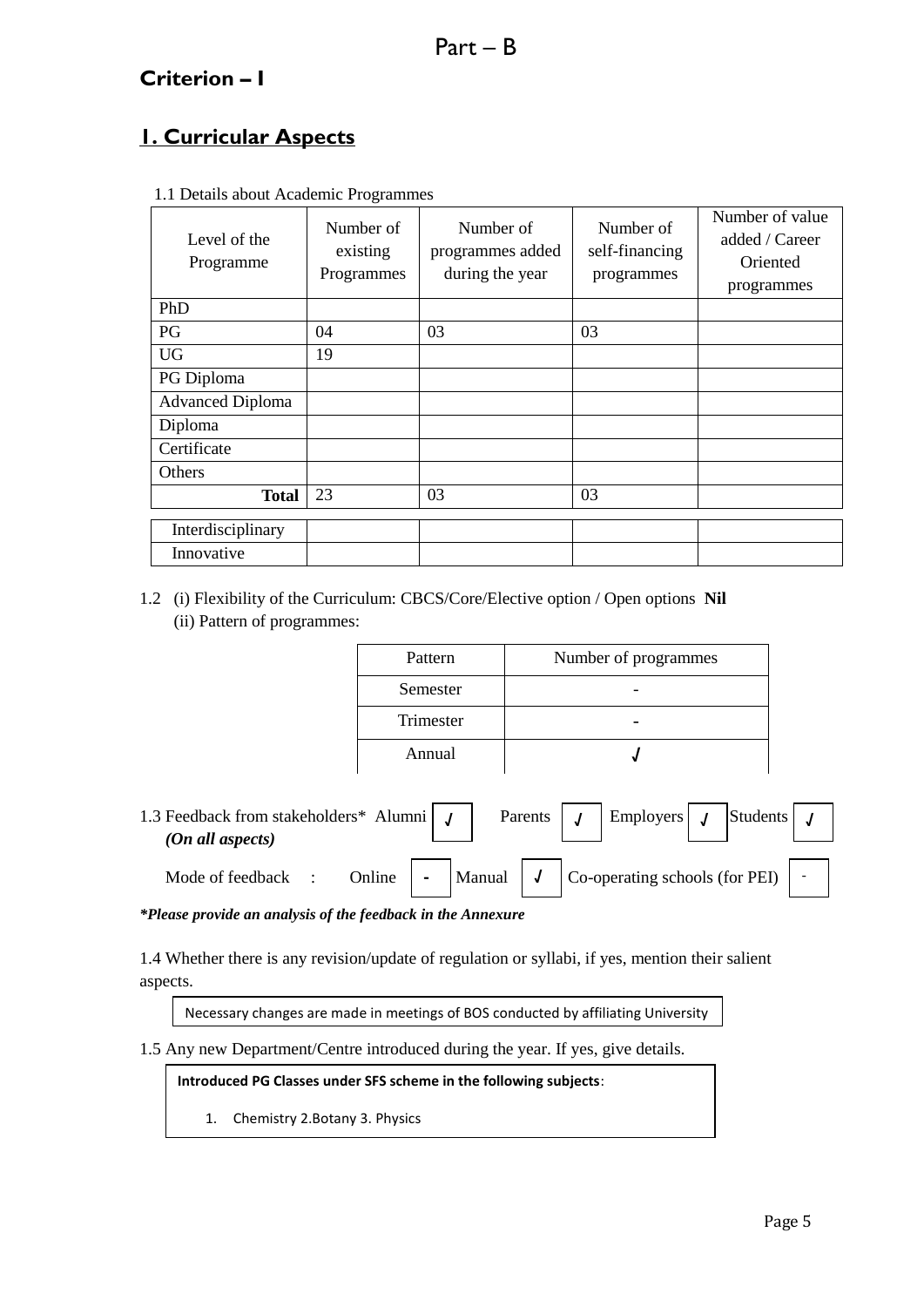# **Criterion – II**

# **2. Teaching, Learning and Evaluation**

| 2.1 Total No. of<br>permanent | Total                     | Asst.<br><b>Professors</b> | Associate Professors   Professors | <b>Others</b>      |
|-------------------------------|---------------------------|----------------------------|-----------------------------------|--------------------|
| faculty                       | Working-14<br>Sanction-27 | 0 <sub>5</sub>             | 04 (RPSC)<br>04 (RVRES) Policy    | 01 Contact<br>base |

08

2.2 No. of permanent faculty with Ph.D.

2.3 No. of Faculty Positions Recruited ( and Vacant (V) durin the year

|          | Asst.      | Associate  | Professors | Others/Lect | Total |  |
|----------|------------|------------|------------|-------------|-------|--|
| $\bf R)$ | Professors | Professors |            | urers       |       |  |
| ıg       | R          |            |            |             |       |  |
|          |            |            |            |             |       |  |

All the appointments are made by state govt.

| 2.4 No. of Guest and Visiting faculty and Temporary faculty   01 |  | $\parallel$ 02 |  |
|------------------------------------------------------------------|--|----------------|--|
|------------------------------------------------------------------|--|----------------|--|

2.5 Faculty participation in conferences and symposia:

| No. of Faculty          | International level | National level | State level |
|-------------------------|---------------------|----------------|-------------|
| Attended                |                     |                |             |
| resented papers         |                     |                |             |
| <b>Resource Persons</b> |                     |                |             |

2.6 Innovative processes adopted by the institution in Teaching and Learning:

- 1. Use of ICT in teaching & learning process.
- 2. Smart classes initiated in campus.
- 3. Internet facility was provided to students.
- 4. CCTV camera have been installed in campus to control student's activity.
- 5. BSNL Wifi hot spot.
- 6. Introduced PG Classes under SFS Scheme in the subject of Chemistry, Botany and Physics.
- 2.7 Total No. of actual teaching days during this academic year

2.8 Examination/ Evaluation Reforms initiated by the Institution (for example: Open Book Examination, Bar Coding, Double Valuation, Photocopy, Online Multiple Choice Questions)

Photocopies of reference material provided to students. Periodic tests were conducted during the session.

2.9 No. of faculty members involved in curriculum restructuring/revision/syllabus development as member of Board of Study/Faculty/Curriculum Development workshop 04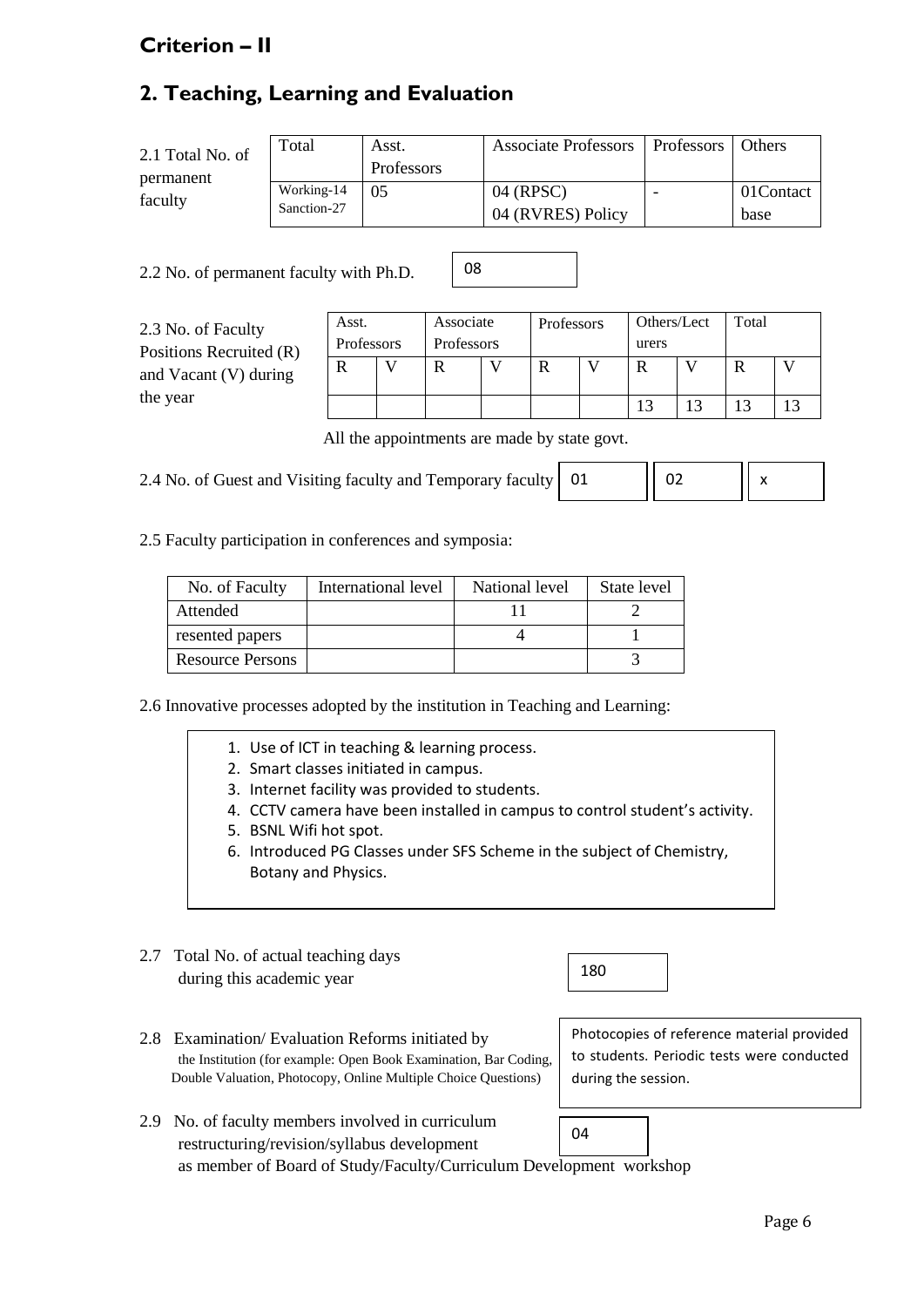2.10 Average percentage of attendance of students

| 78% |
|-----|
|-----|

## 2.11 Course/Programme wise

Distribution of pass percentage:

| Title of the<br>Programme | Total no. of<br>students | Division      |       |     |         |        |
|---------------------------|--------------------------|---------------|-------|-----|---------|--------|
|                           | appeared                 | Distinction % | $I\%$ | II% | $III$ % | Pass % |
| BA                        | 1415                     | Nil           | 129   | 385 | 780     | 91.51  |
| B.Com.                    | 443                      | Nil           | 119   | 125 | 199     | 83.06  |
| B.Sc.                     | 502                      | Nil           | 143   | 118 | 241     | 87.25  |
| M.A.                      | 58                       | Nil           | 07    | 25  | 26      | 89.65  |
| (Hindi)                   |                          |               |       |     |         |        |

2.12 How does IQAC Contribute/Monitor/Evaluate the Teaching & Learning processes :

IQAC monitor and evaluate the teaching & learning process with the help of various committees and coordinator of various cells. Like internal assessment such as terminal test creditors examination coordinator and of other committees:-

- 1. The learning is made students energetic by arranging regular and scheduled lectures on all subject.
- 2. Under the chairmanship of vice principal internal committee for vacillating the smooth condition of classes.
- 3. The institute is fully equipped with latest ICT. Tools. The faculty members are also required to use modern teaching aid such as power point, slides at during the lectures.
- 4. The institute has two step evaluation process the first step is through conduction of internal assessment which is done for every subject periodically and second is annual examination conducted by affiliating university MGS University Bikaner.

| <b>Faculty / Staff Development Programmes</b>  | Number of faculty<br>benefitted |
|------------------------------------------------|---------------------------------|
| Refresher courses                              |                                 |
| UGC – Faculty Improvement Programme            |                                 |
| HRD programmes                                 |                                 |
| Orientation programmes                         |                                 |
| Faculty exchange programme                     |                                 |
| Staff training conducted by the university     |                                 |
| Staff training conducted by other institutions | 01                              |
| Summer / Winter schools, Workshops, etc.       |                                 |
| Others                                         |                                 |

### 2.13 Initiatives undertaken towards faculty development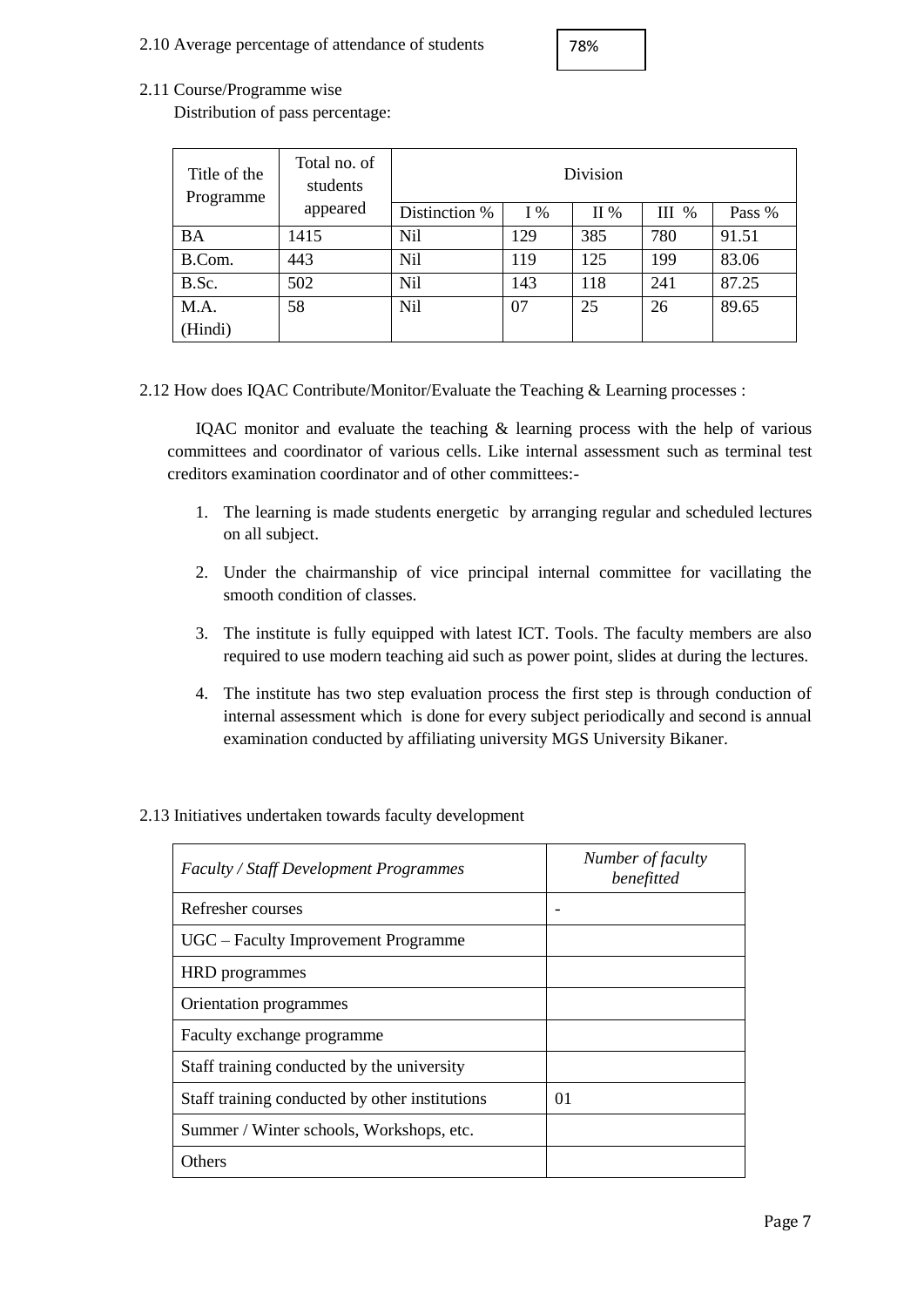### 2.14 Details of Administrative and Technical staff

| Category                    | Number of<br>Permanent<br>Employees | Number of<br>Vacant<br>Positions | Number of<br>permanent<br>positions filled<br>during the Year | Number of<br>positions filled<br>temporarily |
|-----------------------------|-------------------------------------|----------------------------------|---------------------------------------------------------------|----------------------------------------------|
| <b>Administrative Staff</b> | 0 <sub>1</sub>                      | 02                               |                                                               |                                              |
| <b>Technical Staff</b>      | 01                                  | 03                               | 01                                                            | $6$ (CDC)                                    |

## **Criterion – III**

# **3. Research, Consultancy and Extension.**

3.1 Initiatives of the IQAC in Sensitizing/Promoting Research Climate in the institution: - The institute always encourages its faculty to submit their minor/ major research projects for obtaining financial assistance form UGC/ICSSR/RUSA etc.

## 3.2 Details regarding major projects

|                            | Completed | Ongoing | Sanctioned | Submitted |
|----------------------------|-----------|---------|------------|-----------|
| Number                     |           | -       |            |           |
| <b>Outlay in Rs. Lakhs</b> | -         | -       |            |           |

## 3.3 Details regarding minor projects

|                     | Completed | Ongoing | Sanctioned | Submitted |
|---------------------|-----------|---------|------------|-----------|
| Number              |           |         | -          |           |
| Outlay in Rs. Lakhs |           |         | -          |           |

### 3.4 Details on research publications

|                           | International | National | Others |
|---------------------------|---------------|----------|--------|
| Peer Review Journals      |               |          |        |
| Non-Peer Review Journals- |               |          |        |
| e-Journals                |               |          |        |
| Conference proceedings    |               |          |        |

3.5 Details on Impact factor of publications:

| <b>Range</b> | - | verage | $\overline{\phantom{0}}$ | h-index | $\overline{\phantom{0}}$ | COPUS<br>Nos.<br>1n<br>NC. | ۰ |  |
|--------------|---|--------|--------------------------|---------|--------------------------|----------------------------|---|--|
|--------------|---|--------|--------------------------|---------|--------------------------|----------------------------|---|--|

3.6 Research funds sanctioned and received from various funding agencies, industry and other organisations

| Nature of the Project                                                   | Duration | Name of the    | Total grant | Received |
|-------------------------------------------------------------------------|----------|----------------|-------------|----------|
|                                                                         | Year     | funding Agency | sanctioned  |          |
| Major projects                                                          |          |                |             |          |
| <b>Minor Projects</b>                                                   |          |                |             |          |
| <b>Interdisciplinary Projects</b>                                       |          |                |             |          |
| Industry sponsored                                                      |          |                |             |          |
| Projects sponsored by the<br>University/College                         |          |                |             |          |
| Students research projects<br>(other than compulsory by the University) |          |                |             |          |
| Any other (Specify)                                                     |          |                |             |          |
| Total                                                                   |          |                |             |          |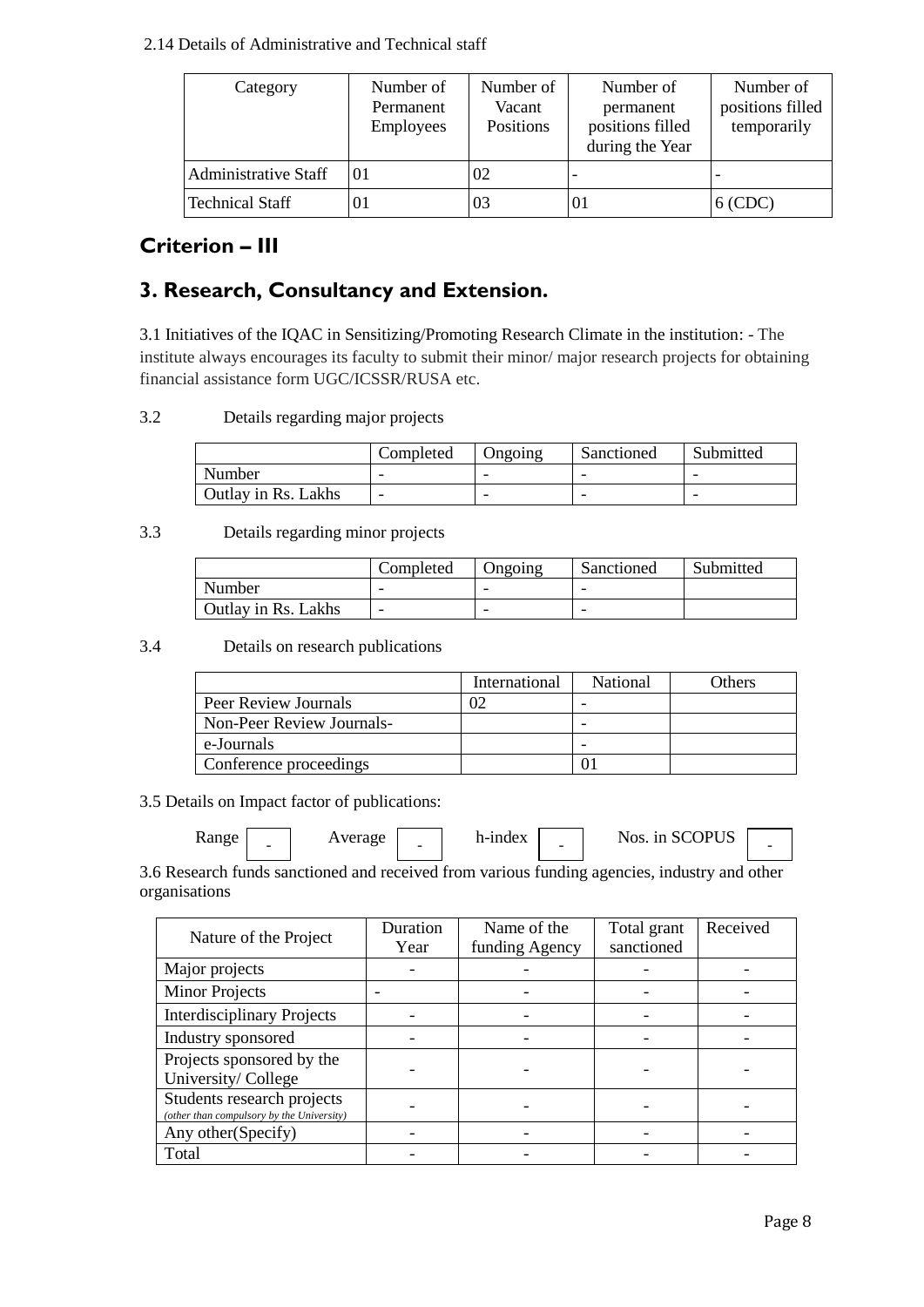| 3.7 No. of books published i) With ISBN No.                                 |                              |                                          |                          |                    |                                | <b>Chapters in Edited Books</b>               |                          |
|-----------------------------------------------------------------------------|------------------------------|------------------------------------------|--------------------------|--------------------|--------------------------------|-----------------------------------------------|--------------------------|
| 3.8 No. of University Departments receiving funds from                      | ii) Without ISBN No.         |                                          |                          |                    |                                |                                               |                          |
| <b>DPE</b>                                                                  | UGC-SAP                      |                                          | CAS                      |                    |                                | <b>DST-FIST</b><br><b>DBT</b> Scheme/funds    |                          |
| 3.9 For colleges                                                            | Autonomy<br><b>INSPIRE</b>   |                                          | <b>CPE</b><br>CE         |                    |                                | <b>DBT</b> Star Scheme<br>Any Other (specify) |                          |
| 3.10 Revenue generated through consultancy :-                               |                              |                                          |                          |                    |                                |                                               |                          |
| 3.11 No. of conferences<br>organized by the Institution:                    | Level<br>Number<br>Sponsorin | Internation<br>al                        | $\overline{\phantom{0}}$ | National           | <b>State</b><br>$\overline{a}$ | University<br>$\blacksquare$                  | College<br>$\frac{1}{2}$ |
| 3.12 No. of faculty served as<br>experts, chairpersons or resource persons: | g agencies                   |                                          | 03                       |                    |                                |                                               |                          |
| 3.13 No. of collaborations:-                                                |                              | International                            |                          | National           |                                | Any other                                     |                          |
| 3.14 No. of linkages created during this year                               |                              |                                          |                          |                    |                                |                                               |                          |
| 3.15 Total budget for research for current year in lakhs:                   |                              |                                          |                          |                    |                                |                                               |                          |
| From Funding agency<br>Total                                                |                              | From Management of University/College    |                          |                    |                                |                                               |                          |
| 3.16 No. of patents received this year                                      |                              | Type of Patent                           |                          |                    |                                | Number                                        |                          |
|                                                                             |                              | National                                 |                          | Applied<br>Granted |                                |                                               |                          |
|                                                                             |                              | International                            |                          | Applied<br>Granted |                                |                                               |                          |
|                                                                             |                              | Commercialised                           |                          | Applied<br>Granted |                                |                                               |                          |
| 3.17 No. of research awards/ recognitions<br>Of the institute in the year   |                              | received by faculty and research fellows |                          |                    |                                |                                               |                          |

| Total   International   National   State   University   Dist   College |  |  |  |
|------------------------------------------------------------------------|--|--|--|
|                                                                        |  |  |  |

3.18 No. of faculty from the Institution who are Ph. D. Guides and students registered under them

| - |  |
|---|--|
|   |  |
| - |  |

-

3.19 No. of Ph.D. awarded by faculty from the Institution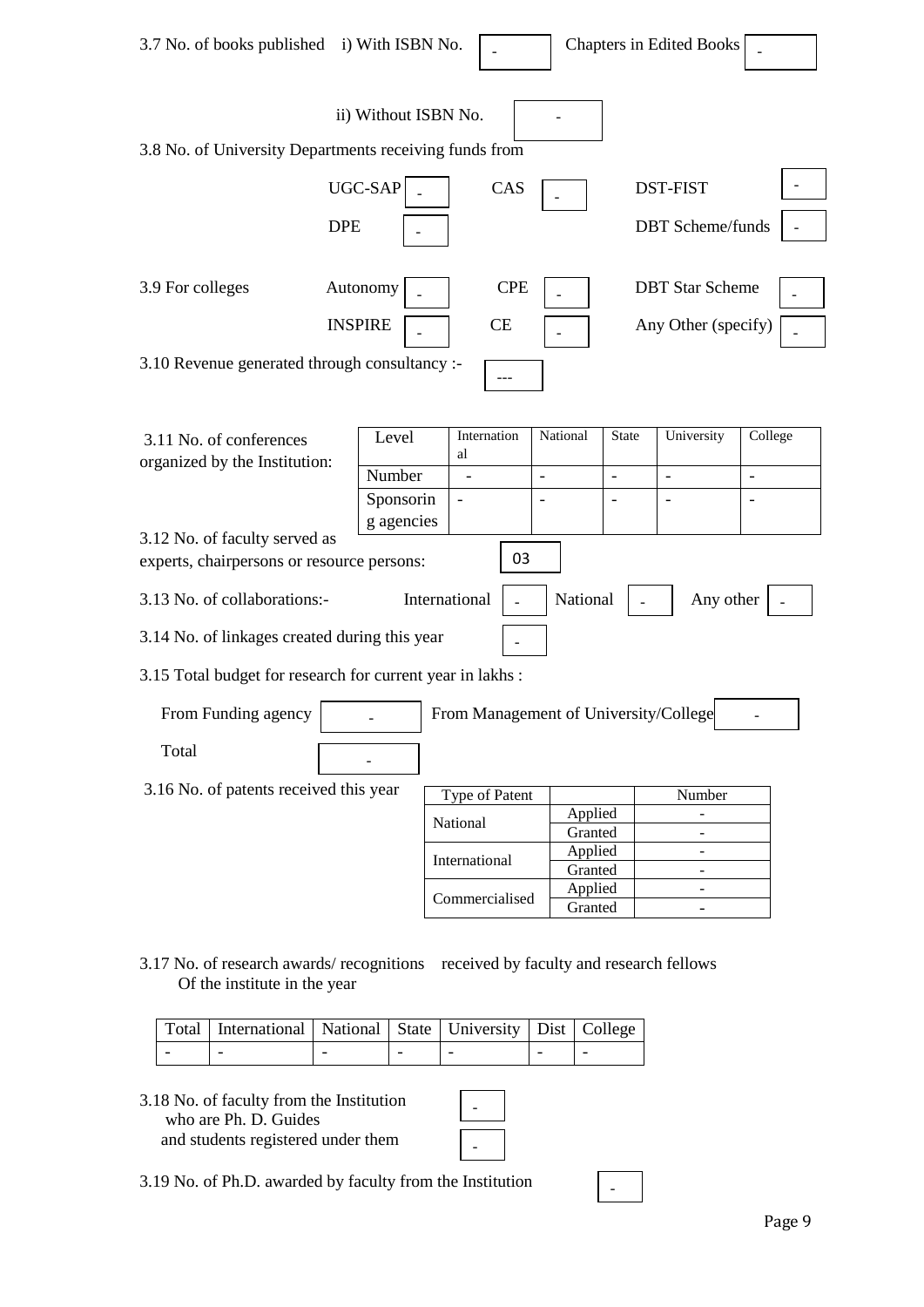| 3.20 No. of Research scholars receiving the Fellowships (Newly enrolled + existing ones) |                  |                              |
|------------------------------------------------------------------------------------------|------------------|------------------------------|
| <b>JRF</b><br><b>SRF</b>                                                                 |                  | Project Fellows<br>Any other |
| 3.21 No. of students Participated in NSS events:                                         |                  |                              |
|                                                                                          | University level | State level<br>02            |
|                                                                                          |                  |                              |
|                                                                                          | National level   | International level          |
| 3.22 No. of students participated in NCC events:                                         |                  |                              |
|                                                                                          | University level | State level                  |
|                                                                                          | National level   | International level          |
|                                                                                          |                  |                              |
| 3.23 No. Of Awards won in NSS:                                                           |                  |                              |
|                                                                                          | University level | State level                  |
|                                                                                          | National level   | International level          |
| 3.24 No. of Awards won in NCC:                                                           |                  |                              |
|                                                                                          | University level | State level -                |
|                                                                                          | National level   | International level          |
| 3.25 No. of Extension activities organized                                               |                  |                              |
| University forum                                                                         | College forum    |                              |
| <b>NCC</b>                                                                               | <b>NSS</b>       | Any other                    |

3.26 Major Activities during the year in the sphere of extension activities and Institutional Social Responsibility

- Conducted SVEEP camp in College campus
- Working for Control of SWINE FLUE.
- Industrial tour regarding skill development conducted by YDC.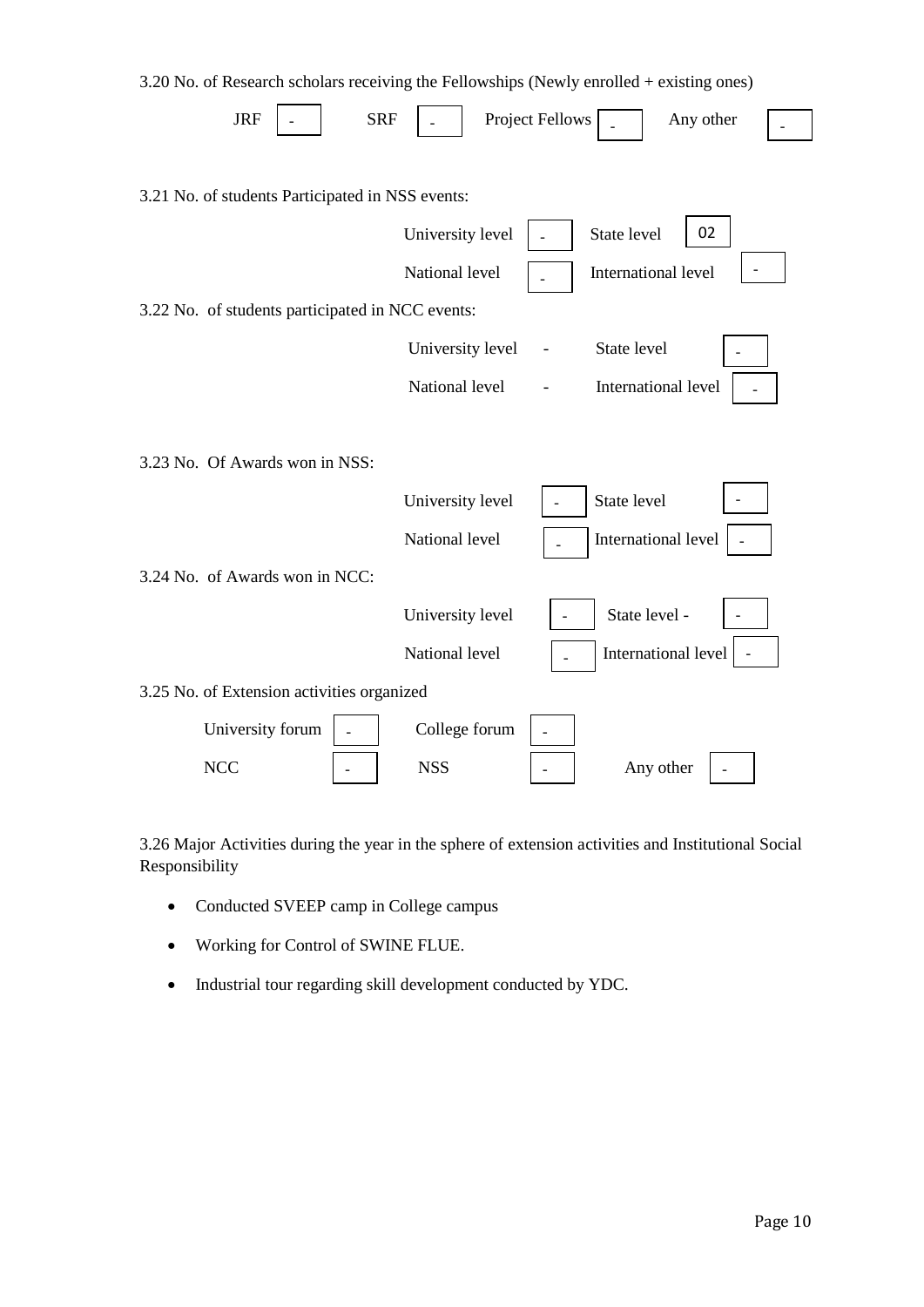# **Criterion – IV 4. Infrastructure and Learning Resources**

4.1 Details of increase in infrastructure facilities:

| Facilities                                  | Existing | Newly created  | Source of   | Total    |
|---------------------------------------------|----------|----------------|-------------|----------|
|                                             |          |                | Fund        |          |
| Campus area 12,23,016 Sq. Fit               |          |                |             |          |
| Class rooms                                 |          | Class Room-11  | Bhamashah   |          |
|                                             |          | Class Room-6   | <b>RUSA</b> | 17       |
|                                             |          |                |             |          |
| Laboratories                                | 8        | $01 -$         | <b>RUSA</b> | 09       |
| <b>Seminar Halls</b>                        | 02       | $01 - New$     | Bhamasha    | 02       |
|                                             |          | 01-Extension   | Bhamashah   |          |
| No. of important equipments purchased       |          | Lab., Zym., Ga |             |          |
| $(\geq 1$ -0 lakh) during the current year. |          | mes            |             |          |
|                                             |          | equipments-    |             |          |
| Value of the equipment purchased            |          | 24.0 Lac.      | <b>RUSA</b> | 24.0 Lac |
| during the year (Rs. in Lakhs)              |          | <b>RUSA</b>    |             |          |
| Others                                      |          |                |             |          |

4.2 Computerization of administration and library

Most of activities relating to administration as well as library are computerized some of the salient features

- 1. ICT is being used widely to perform various administrative tasks
- 2. Computers are available for teaching and non- teaching staff for the effective working of administrative work responsibilities.
- 3. Interactive boards ICT enable class rooms internet faculty LCD project are also provided to some of the classes and faculty where they may take use of these and make the class more interactive for enhancing the quality of teaching.
- 4. Participation in resource sharing networks consortia like (INFLIBNET) information and library network (INFLIBNET)

Library offers DELNET faculty being institute is a member of DELNET

- 5. Library is partially automates.
- 6. All Campus Administration Block, Library, Science department and other required portion in college campus provided facility with CCTV.
- 7. Smart Lab has also been set up in department of Chemistry,Botany,JV&JV,D&P.
- 4.3 Library services:

|                   |       | Existing |     | Newly added | Total |       |  |
|-------------------|-------|----------|-----|-------------|-------|-------|--|
|                   | No.   | Value    | No. | Value       | No.   | Value |  |
| <b>Text Books</b> | 16745 |          | 62  |             | 16807 |       |  |
| Reference Books   | 27866 |          |     |             | 27866 |       |  |
| e-Books           |       |          |     |             |       |       |  |
|                   |       |          |     |             |       | ∖Раσе |  |

age 11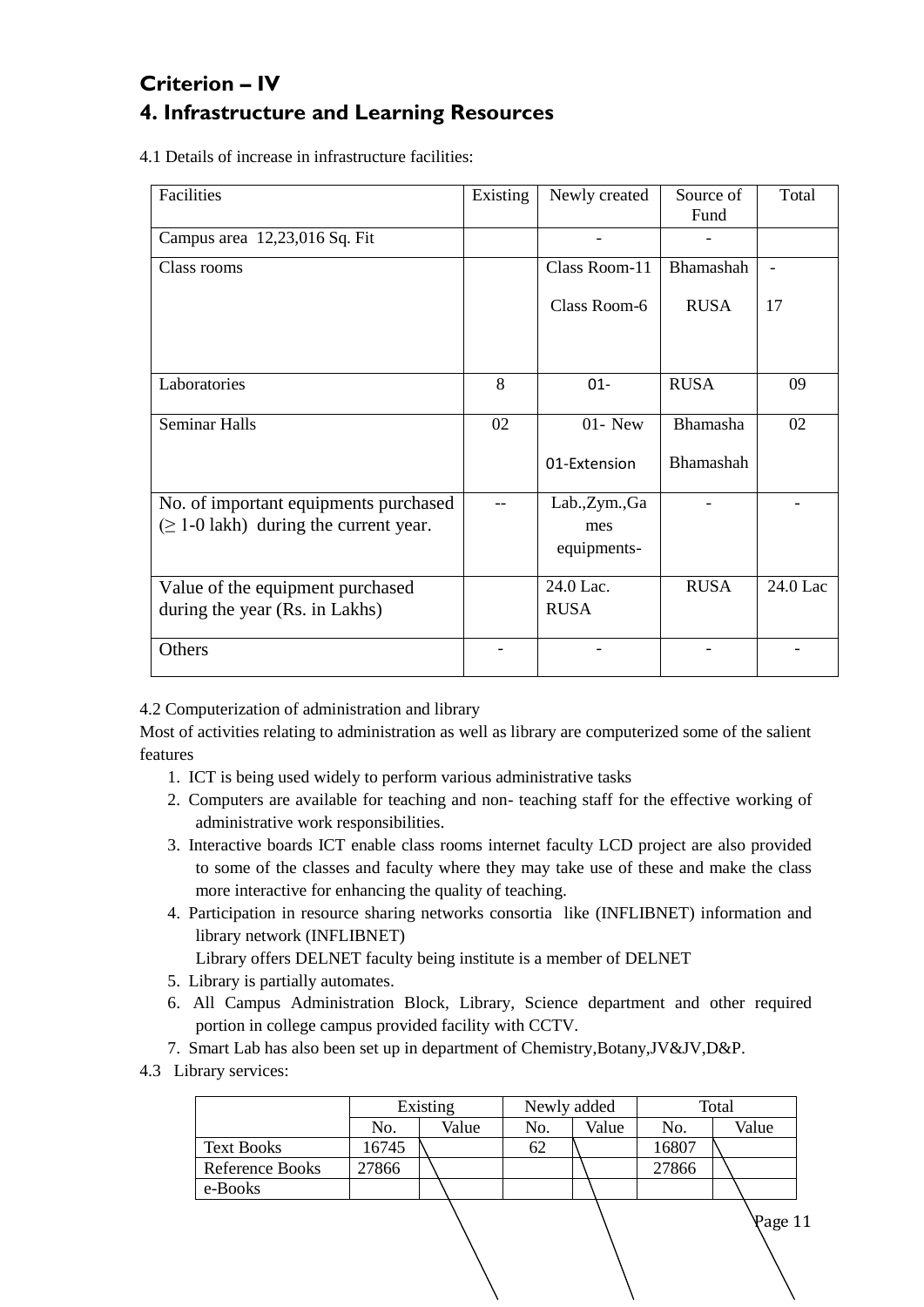| Journals         |  |  |  |
|------------------|--|--|--|
| e-Journals       |  |  |  |
| Digital Database |  |  |  |
| CD & Video       |  |  |  |
| Others (specify) |  |  |  |

4.4 Technology up gradation (overall)

|          | Total<br>Computers | Computer<br>Labs | Internet | <b>Browsing</b><br>Centres | Computer<br>Centres | Office | Depart-<br>ments | Others |
|----------|--------------------|------------------|----------|----------------------------|---------------------|--------|------------------|--------|
| Existing | 18                 | 01               | 01       |                            |                     | 01     |                  |        |
| Added    | 6                  |                  |          |                            |                     | 01     |                  |        |
| Total    | 24                 | 01               | 01       |                            |                     | 02     | 07               |        |

4.5 Computer, Internet access, training to teachers and students and any other programme for technology upgradation (Networking, e-Governance etc.)

- 1. Implementation of RUSA plans New Construction work (4-Class rooms) almost completed and 2-Class room under construction.
- 2. Green audit and Academic Audit will be introduced.

#### 4.6 Amount spent on maintenance in lakhs :

i) ICT ii) Campus Infrastructure and facilities iii) Equipments iv) Others **Total :**  Nil 2.00 Cr. 10.0Lac Nil 2.10 Cr

## **Criterion – V** *5. Student Support* **and Progression**

5.1 Contribution of IQAC in enhancing awareness about Student Support Services

The institute has its own website [www.sbdgc.ac.in](http://www.sbdgc.ac.in/) IQAC is keeping track on the updation of information on the website on regular basis the website provides details about admission placement, students related activities executed time to time in college through YDC, Rover Ranger, NCC and NSS, research and publication sport, events faculty members news conferences details of the institute results workshops seminars etc for students, faculty and just access. Personal contacts made by subject concern.

5.2 Efforts made by the institution for tracking the progression:-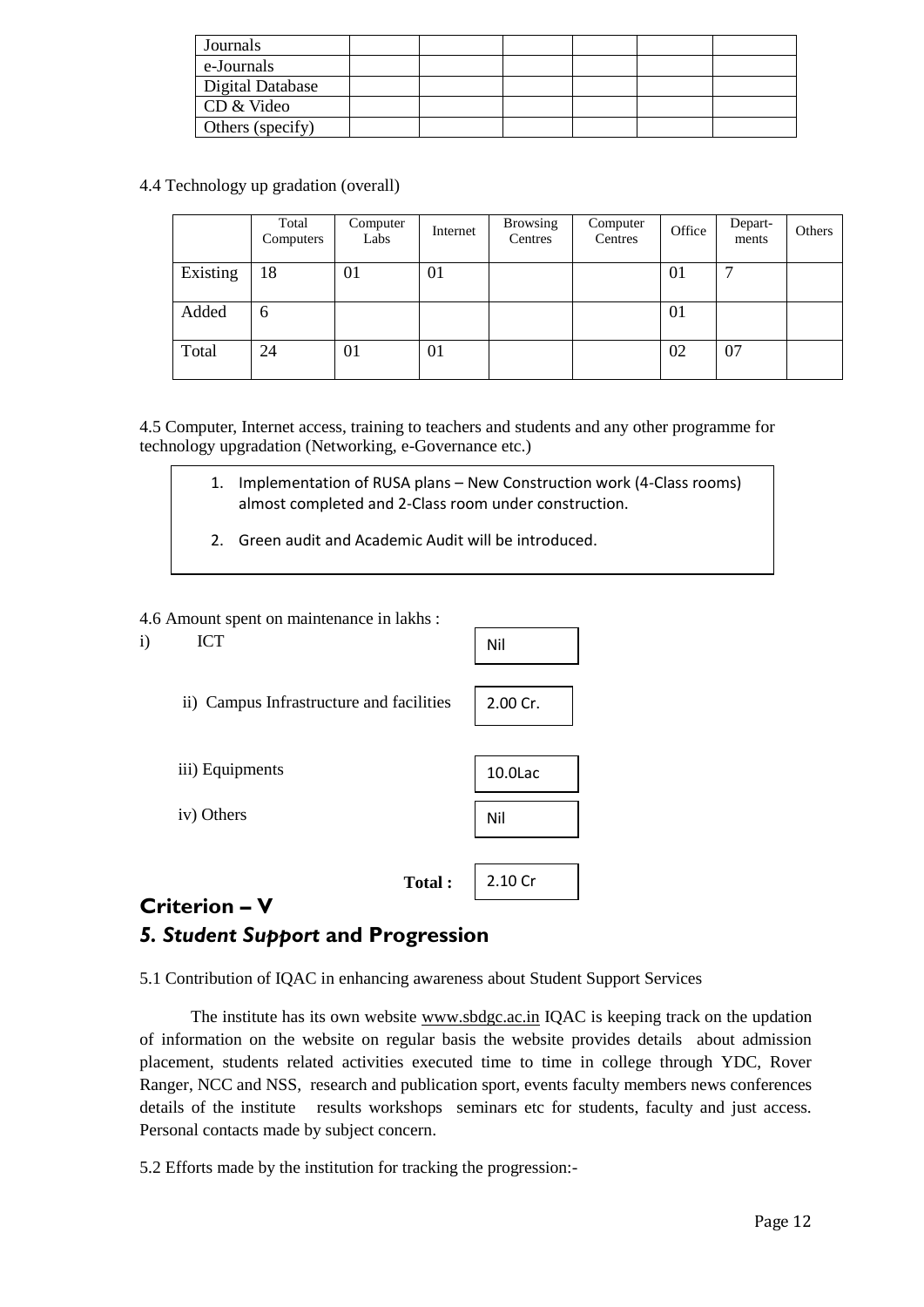- 1. The institute tracks progression of students through continuous evaluation scheme.
- 2. The institute has a mechanism of program faculty coordinator for of monitoring and tracking projects of students.
- 3. By Feedback from students.
- 4. By conducting regular meeting of Alumni Association.

| 5.3 | (a) | Total Number of                       | UG   | PG  | Ph. D. | Others | students |
|-----|-----|---------------------------------------|------|-----|--------|--------|----------|
|     |     |                                       | 2516 | 151 |        |        |          |
|     |     | (b) No. of students outside the state |      |     |        |        |          |
|     |     | (c) No. of international students     |      |     |        |        |          |

| Last Year 2016-17 |     |    |              | This Year 2017-18                                              |      |           |  |  |                                  |                                       |       |
|-------------------|-----|----|--------------|----------------------------------------------------------------|------|-----------|--|--|----------------------------------|---------------------------------------|-------|
| General           | SC. |    |              | ST   OBC   Physically   Total   General  <br>$ SBC $ Challenge |      |           |  |  | $SC$   $ST$   OBC/<br><b>SBC</b> | Physically<br>Challenge<br>d/Minority | Total |
| 688               | 469 | 69 | 1204<br>/23  | 47                                                             | 2500 |           |  |  |                                  |                                       |       |
|                   |     |    | Demand ratio |                                                                |      | Dropout % |  |  |                                  |                                       |       |

5.4 Details of student support mechanism for coaching for competitive examinations (If any)

- 1. We provide training to improve competitive examinations through YDC.
- 2. By providing course material (books and magazines through Library )

No. of students beneficiaries:-360

5.5 No. of students qualified in these examinations



5.6 Details of student counselling and career guidance:-

 YDC regularly conducts various staff skills development programmes such as improving English language communication skills reasoning and problem solving techniques.

- 1. YDC conducts many short terms local level awareness programmes, Seminars etc.
- 2. Students advisory Bureau is also in operation and providing counselling and career guidance.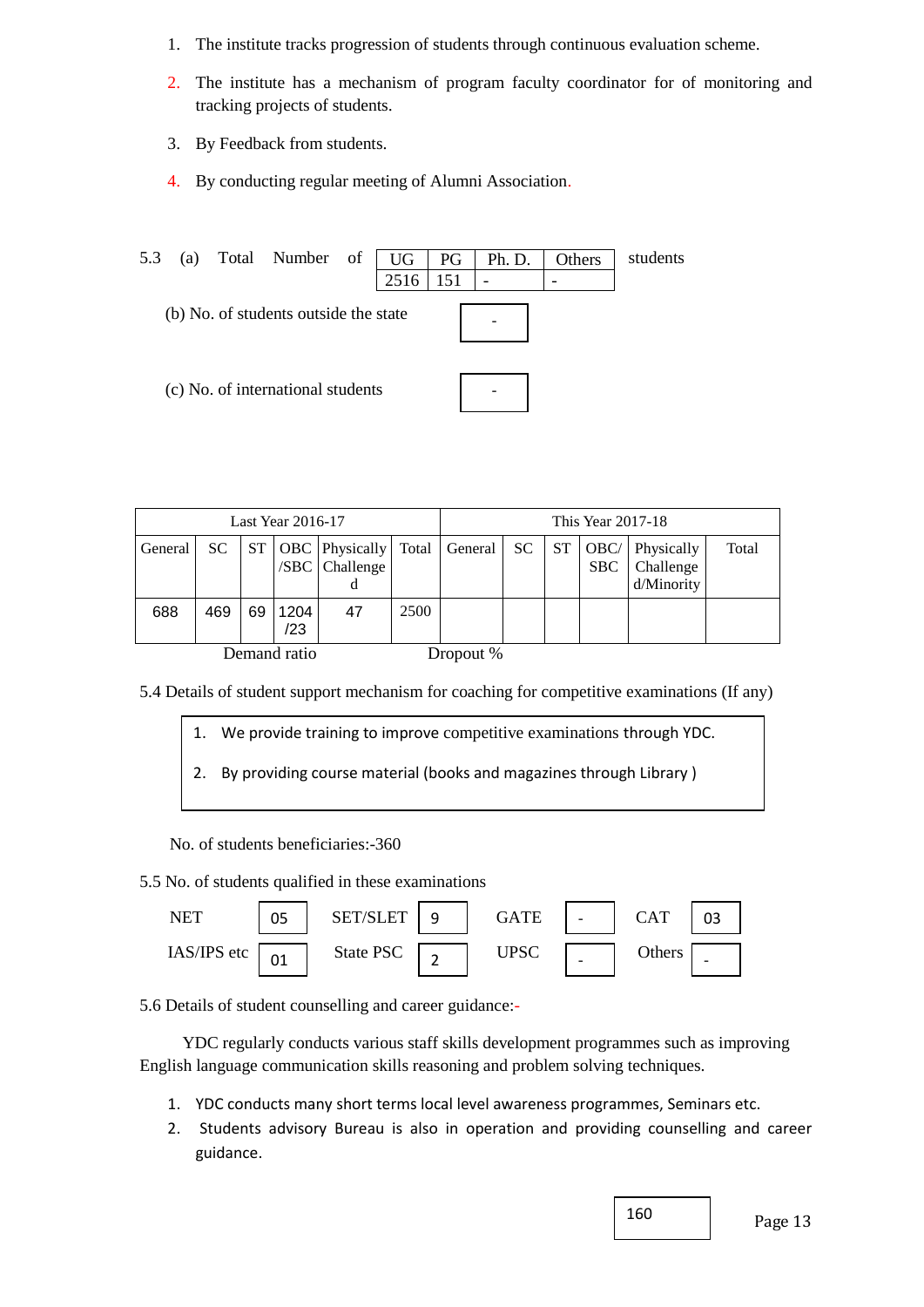5.7 Details of campus placement

|                                       | <b>Off Campus</b>                  |                                     |                              |
|---------------------------------------|------------------------------------|-------------------------------------|------------------------------|
| Number of<br>Organizations<br>Visited | Number of Students<br>Participated | Number of<br><b>Students Placed</b> | Number of Students<br>Placed |
|                                       |                                    |                                     |                              |

## 5.8 Details of gender sensitization programmes

- 1. Women cell conducts many programmes for women empowerment.
- 2. Girls students/women teachers are given due regards in our campus.

### 5.9 Students Activities

5.9.1 No. of students participated in Sports, Games and other events

|       | State/University level  -                                               | National level           | International leve   - |  |
|-------|-------------------------------------------------------------------------|--------------------------|------------------------|--|
|       | No. of students participated in cultural events                         |                          |                        |  |
|       | State/University level $\Big $ .                                        | National level $\vert$ - | International level    |  |
| 5.9.2 | No. of medals /awards won by students in Sports, Games and other events |                          |                        |  |

| Sports: State/University level   National level   National level   National level   National level   National level   National level   National level   National level   National level   National level   National level   Na |                          |                     |  |
|--------------------------------------------------------------------------------------------------------------------------------------------------------------------------------------------------------------------------------|--------------------------|---------------------|--|
| Cultural: State/ University level   -                                                                                                                                                                                          | National level $\vert$ - | International level |  |

5.10 Scholarships and Financial Support

|                                                                                           | Number of<br>students | Amount (Lacs) |
|-------------------------------------------------------------------------------------------|-----------------------|---------------|
| Financial support from institution                                                        |                       |               |
| Financial support from government                                                         |                       |               |
| Financial support from other sources                                                      |                       |               |
| received<br><b>Number</b><br>students<br>of<br>who<br>International/National recognitions |                       |               |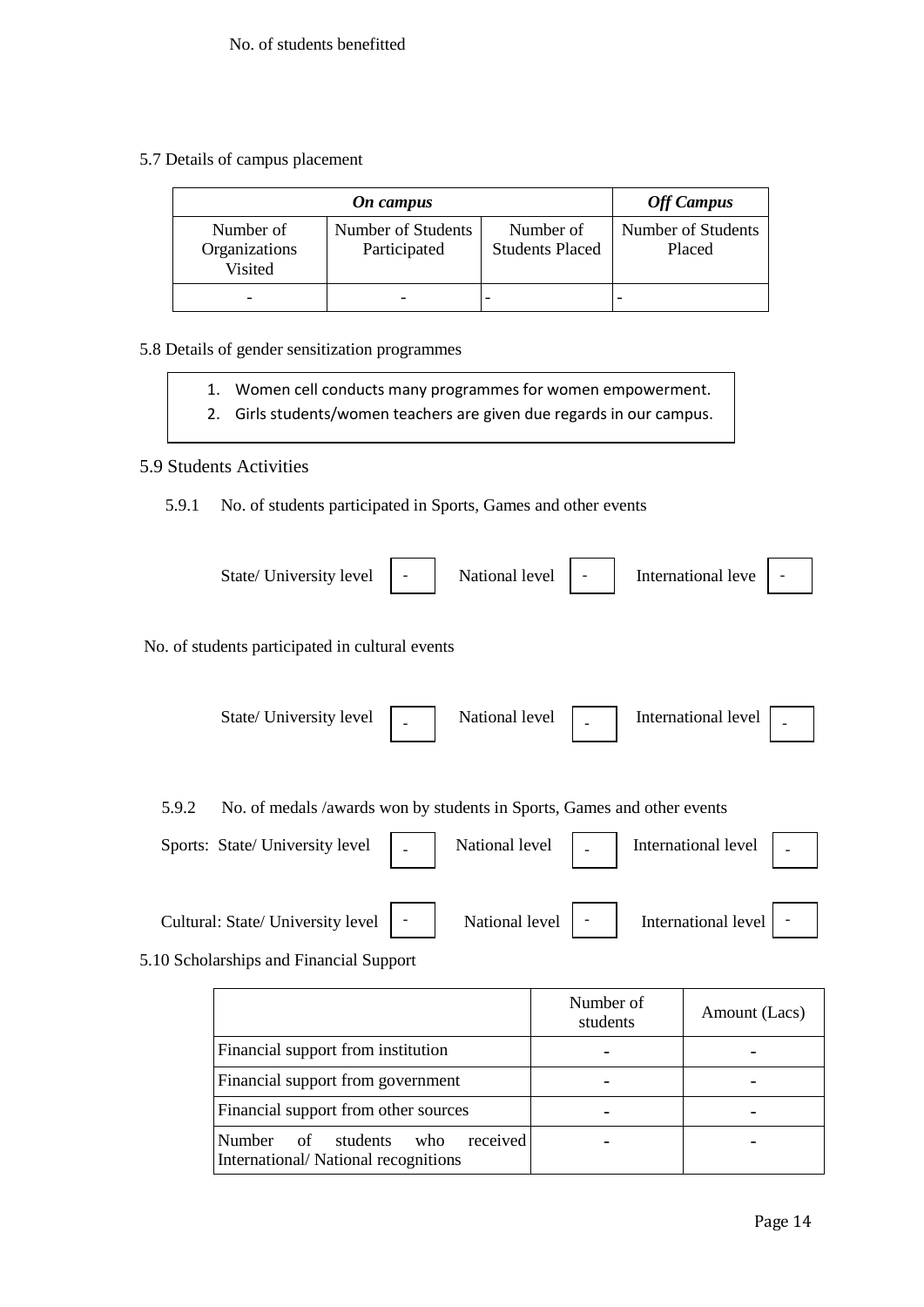5.11 Student organised / initiatives

| : State/ University level   -   National level   -  <br>Fairs                          | International level $\vert$ - $\vert$ |  |
|----------------------------------------------------------------------------------------|---------------------------------------|--|
| Exhibition: State/ University level   .   National level   .   International level   . |                                       |  |
| 5.12 No. of social initiatives undertaken by the students                              | 15                                    |  |

5.13 Major grievances of students (if any) redressed:

**Upgradation of college from it under graduation status to Different Subjects post graduation status.**

## **Criterion – VI**

## **6. Governance, Leadership and Management**

6.1 State the Vision and Mission of the institution:-

#### **VISION:**

- **1.** The vision of our college centres around its strong desire to impart inclusive quality education to population of this rural area of Rajasthan.
- **2.** The college also aims at imparting futuristic education and instilling high standards of discipline among its students.
- **3.** Apart from imparting education, it endeavours to motivate the young generation to establish a social order based on dignity of labour as well as moral and spiritual values.
- **4.** To instil strong sense of discipline and respect among our staff and students so that they create a congenial work culture that accommodates cooperation and mutual understanding.

#### **MISSION:**

Our mission is to promote physical, intellectual and moral development of students. The famous hymn at the Upanishad **"Tamaso Ma Jyotirgamay"** is incorporated in our college logo with the establishment of this institute, which well reflect the mission of the college. It has always endeavoured to drive away the darkness of ignorance and usher in the light of knowledge.

- 1. To provide affordable quality education to a wide cross section without any distinction of caste or creed.
- 2. To inculcate skills among our students and staff to enable them to compete with their counter pasts in India and aboard.
- 3. To instill strong sense of discipline and respect among our staff and students so that they create a congenial work culture that accommodates cooperation and mutual understanding.
- 4. To make our students employable in job market by conducting skill development programmes.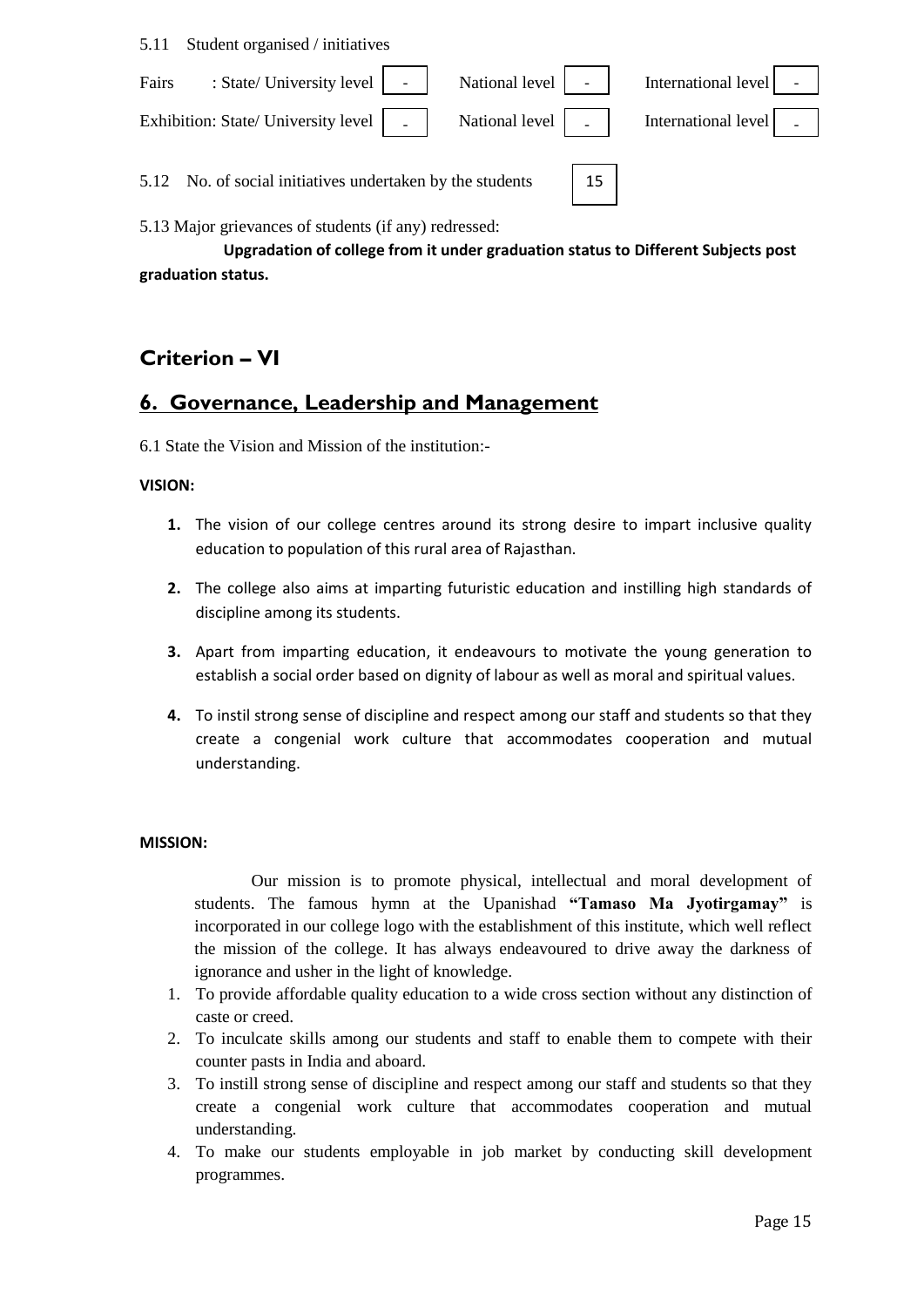- 5. To develop the overall personality of our students and instill the requisite confidence and sense of morality in them to face life.
- 6. Encourage use of ICT in teaching learning process.
- 7. To lay stress on holistic development of student personality by ensuring their participation in co-curricular and extracurricular activities.

### 6.2 Does the Institution has a management Information System

## 1. Yes Institute has a MIS and most of activities of institute are computerise through a software programme. Academic, administration, accrue are library system of library has been computerized

6.3 Quality improvement strategies adopted by the institution for each of the following:

### 6.3.1 Curriculum Development

Faculty members represent BOS of MGS University. Where they provide suggestions to improve strategies. For quality substance institute ensure that all the mechanism should run properly we follow he syllabus designed by our affiliating university (MGS University, Bikaner (Rajasthan)), Necessary changes in syllabus are made through mutual discussion of subject experts of different subject annual meetings of BOS some of faculty members are nominated in BOS of university these faculty members give their valuable suggestion to update the syllabus.

### 6.3.2 Teaching and Learning

ICT is being used in teaching and learning process. E-resources are also used by students and teachers.

#### 6.3.3 Examination and Evaluation

The institute has two step evaluation system the first step is through conduction of internal assessment which is done for each subject quarterly by concerned subject. Periodic test are conducted to evaluate students in the class room. Final evaluation is done through annual examination conducted every year by our affiliating university.

#### 6.3.4 Research and Development

All the faculty members are invite to submit their Miner/Major research project to various funding agencies UGC/CSSR/RUSA/ICSIR etc. For the award of financial assistance.

### 6.3.5 Library, ICT and physical infrastructure / instrumentation

Different committees are constituted by principal to ensure the quality enlacement of library, ICT and Physical infra structure. The institute has good physical infra structure for imparting education for the holistic development of the students the institute has a sport office and playground for outdoor sports like cricket, voluble, kho-kho, Kabaddy indoor sport complex where students do practice indoor games like Table tannins and badminton cultural programme and annual function is also perforation in the indoor sports complex by in this indoor sport camp by the computer lab and subjects labs of faculty of science (Chy,Phy,Bot,Zoo) and faculty & art (Geography, Jainology, and Drawing & Painting) are well equipped.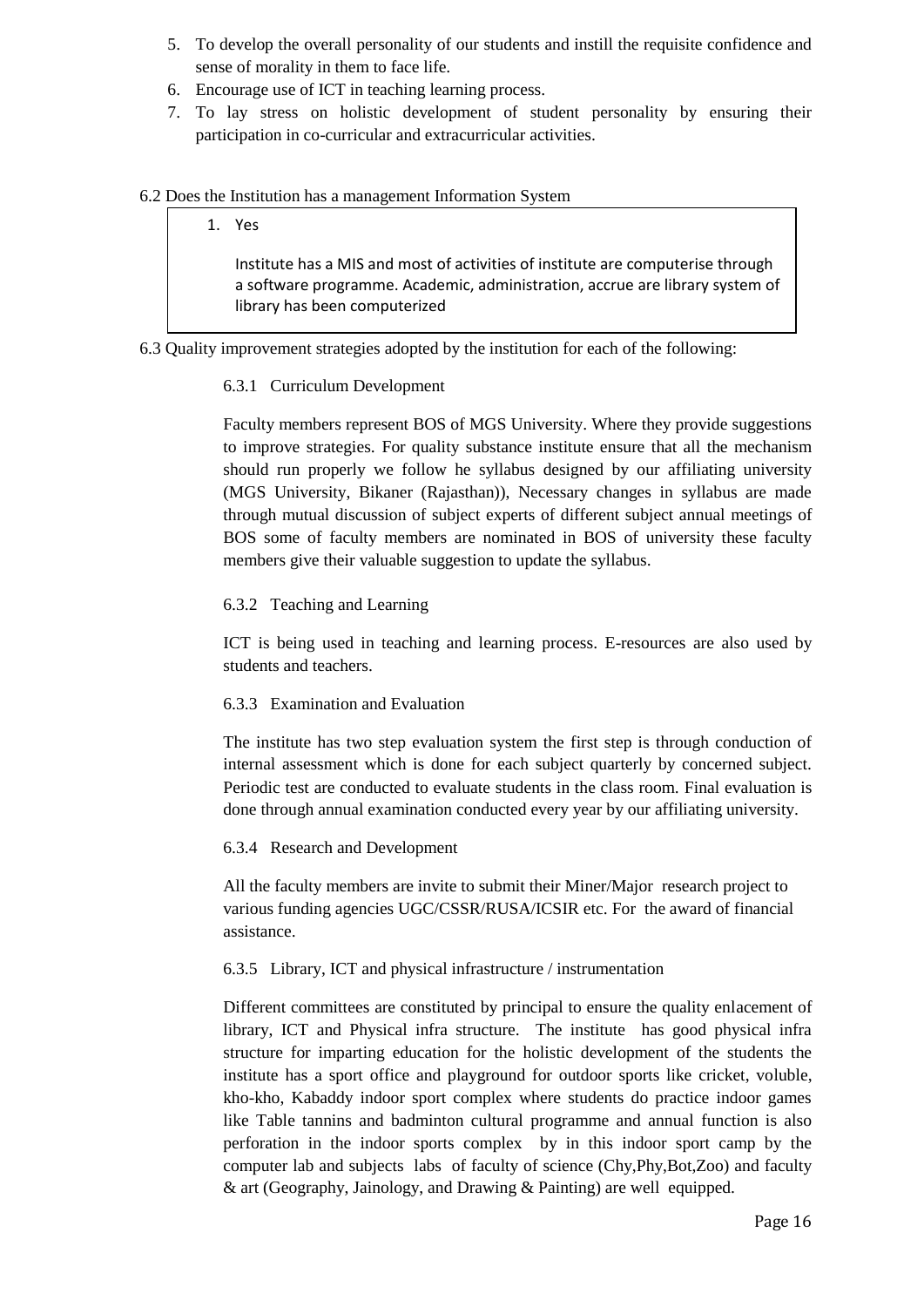#### 6.3.6 Human Resource Management

The faculty members are encouraged to participate in National/ International conference and workshops are necessary academic leaves are grauted than to participate in these academic programme generously by principal they are also motivated prepare research projects publish in journals of repute.

#### 6.3.7 Faculty and Staff recruitment

All the appointments & faculty members made through Rajasthan public service commission and terms and conditions for the appointment are strictly followed by UGC, New Delhi very short term temporary need based appointments are made through Rajkiya Mahavidyalaya Vikas Samiti, Sardarshahar.

6.3.8 Industry Interaction / Collaboration :- we also make our affects to invite industries to on campus placement .

6.3.9 Admission of Students: - we have adopted the online admission process the first year by under graduate and M.A. previous year students. Merit based admission system is followed. We also follow reservation policy in making admissions. Our admission process has also been made online.

| 6.4 Welfare schemes for | Teaching     | Welfare facilities are provided by state government |
|-------------------------|--------------|-----------------------------------------------------|
|                         | Non teaching | Welfare facilities are provided by state government |
|                         | Students     | Scholarship group insurance                         |

6.5 Total corpus fund generated

6.6 Whether annual financial audit has been done Yes

6.7 Whether Academic and Administrative Audit (AAA) has been done?

Nil

| Audit Type     |        | External | Internal |           |
|----------------|--------|----------|----------|-----------|
|                | Yes/No | Agency   | Yes/No   | Authority |
| Academic       |        |          |          |           |
| Administrative |        |          |          |           |

6.8 Does the University/ Autonomous College declares results within 30 days?

| For UG Programmes | Yes |                    | No |  |
|-------------------|-----|--------------------|----|--|
| For PG Programmes | Yes | $\overline{N_{O}}$ |    |  |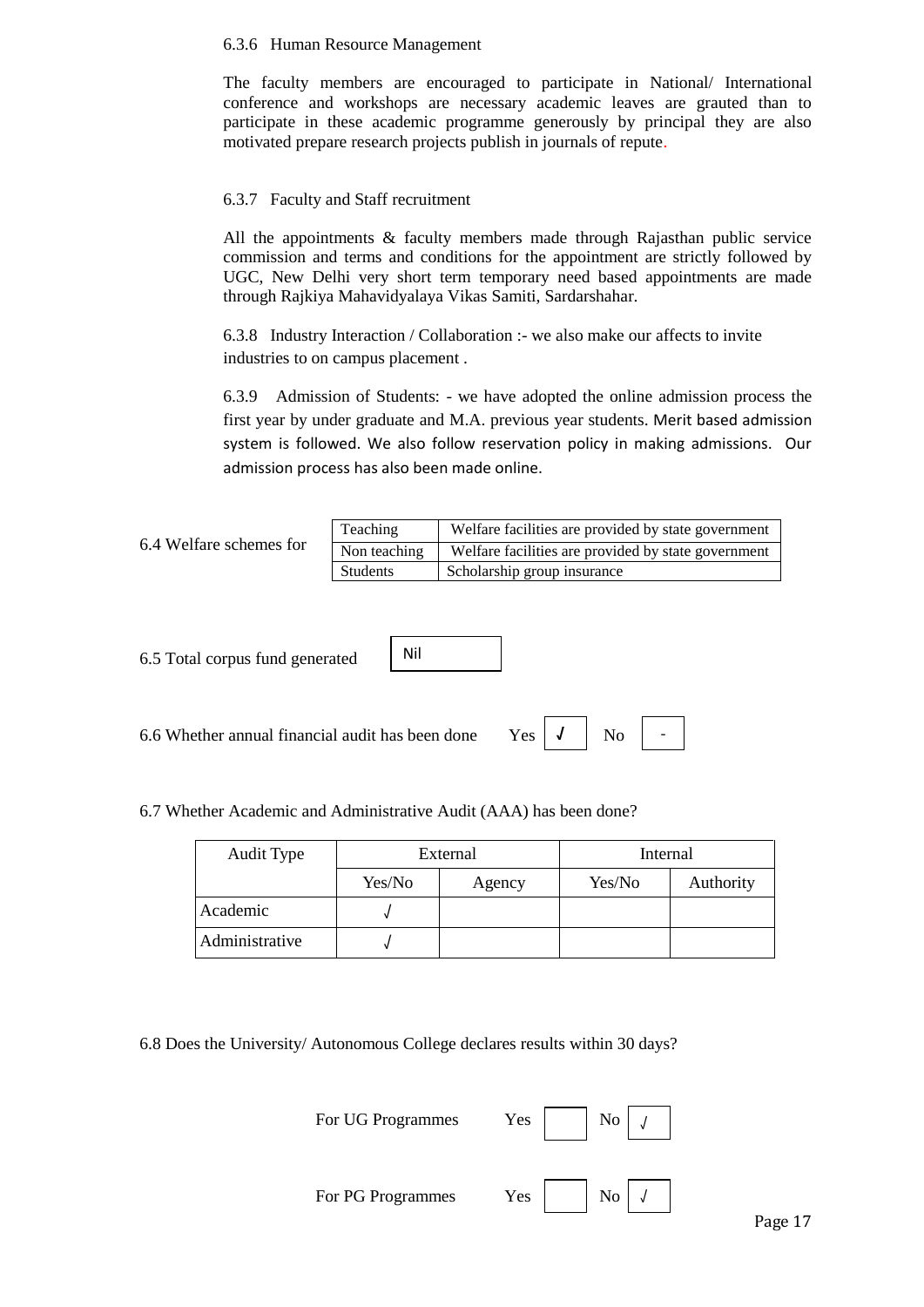6.9 What efforts are made by the University/ Autonomous College for Examination Reforms?

Many faculty members are members of Board of studies of affiliating university. These faculty members give their suggestions to make necessary reforms in examination system. Internal assessment process was strengthened.

.6.10 What efforts are made by the University to promote autonomy in the affiliated/constituent colleges?

Our college is directly controlled by State Government. So we have to follow all the rules and regulations framed by state government. University is helping our College in promoting autonomy at different levels.

6.11 Activities and support from the Alumni Association

Institute has a strong Alumni bases and our institute organise Alumni meet every year. Construction of class room, Extinction of gymnasium hall and n newly PG block around ten class room and one indoor badminton hall. New construction of girls common hall (Nirbhaya hall)

- 6.12 Activities and support from the Parent Teacher Association
- 1. Financial Assistance obtained from the parent for purchase of books in college library.
- 2. Institute involves parents in various bodies like Anti Ragging committee and college development council. It tries to involve parents at different levels like in same event they have been invited as judges.

#### 6.13 Development programmes for support staff

- 1. Extension lectures organized under aegis of centre for excellence.
- 2. Computer training programme was organised during the year. Extension lectures organized with help of projector- interactive board.

6.14 Initiatives taken by the institution to make the campus eco-friendly

- 1. Rain Water harvesting is done.
- 2. Solar lights are also being used. Replaced ole bulbs with LED.
- 3. Herbal garden has been developed in campus.
- 4. Drip irrigation has also be introduced.
- 5. Nature club is making efforts towards plantation.

## **Criterion – VII**

## **7. Innovations and Best Practices**

7.1 Innovations introduced during this academic year which have created a positive impact on the functioning of the institution. Give details.

- 1. Library made online.
- 2. Drip Irrigation.
- 3. Wi-Fi connectivity all campus.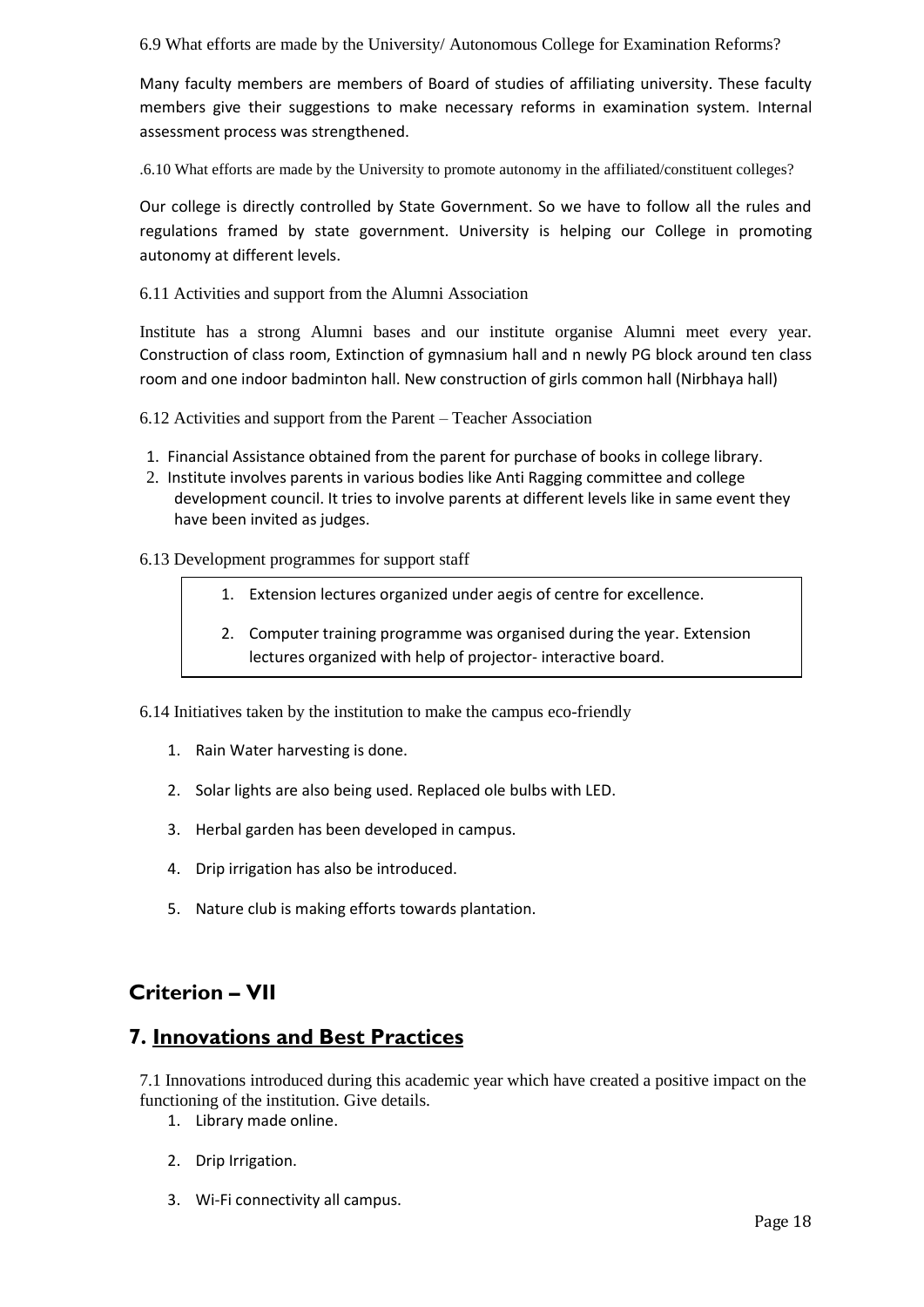- 4. All campus CCTV cameras working.
- 5. Library Automation was strengthened.
- 7.2 Provide the Action Taken Report (ATR) based on the plan of action decided upon at the beginning of the year

1. NAAC Peer Team visit -

- 7.3 Give two Best Practices of the institution *(please see the format in the NAAC Self-study Manuals)*
	- 1. Water Harvesting and strong system.
	- 2. Use of ICT in teaching learing.
	- 3. Most official use of Water Resource through drip-irrigation project.
	- 4. Development of Herbal Garden.

#### *\*Provide the details in annexure (annexure need to be numbered as i & ii)*

7.4 Contribution to environmental awareness / protection

- 1. Rain Water harvesting is done.
- 2. Ozone days was celebrated.
- 3. A special lecture was delivered on World Environment days on climate change.
- 4. The campus has initiated anticlastic drive initiative by rising paper/ ebanners for all its performs.

7.5 Whether environmental audit was conducted? Yes  $\vert \downarrow \vert$  No

√

7.6 Any other relevant information the institution wishes to add. (for example SWOT Analysis)

#### **Strength:**

- Located at easily approachable area.
- Qualified staff (teaching) and well equipped laboratories.
- Rich faculty, diligent students, increasing enrolment in different faculty encouraging response of alumni's of the college in enhancement of quality education.
- A strong focus on high quality, student centred teaching-learning processes committed and dedicated faculity.
- Well maintained with external facilities and infrastructure.
- Environment -friendly measures undertaken.
- Congenial atmosphere of the college
- Our students are our strength in nation observes her feature in them.
- Faculty member are invited for extension lectures by other institutions.
- Extension Gymnasium hall sponsored by Bhamashah.
- Newly constructed PG block By RUSA sponsored class rooms.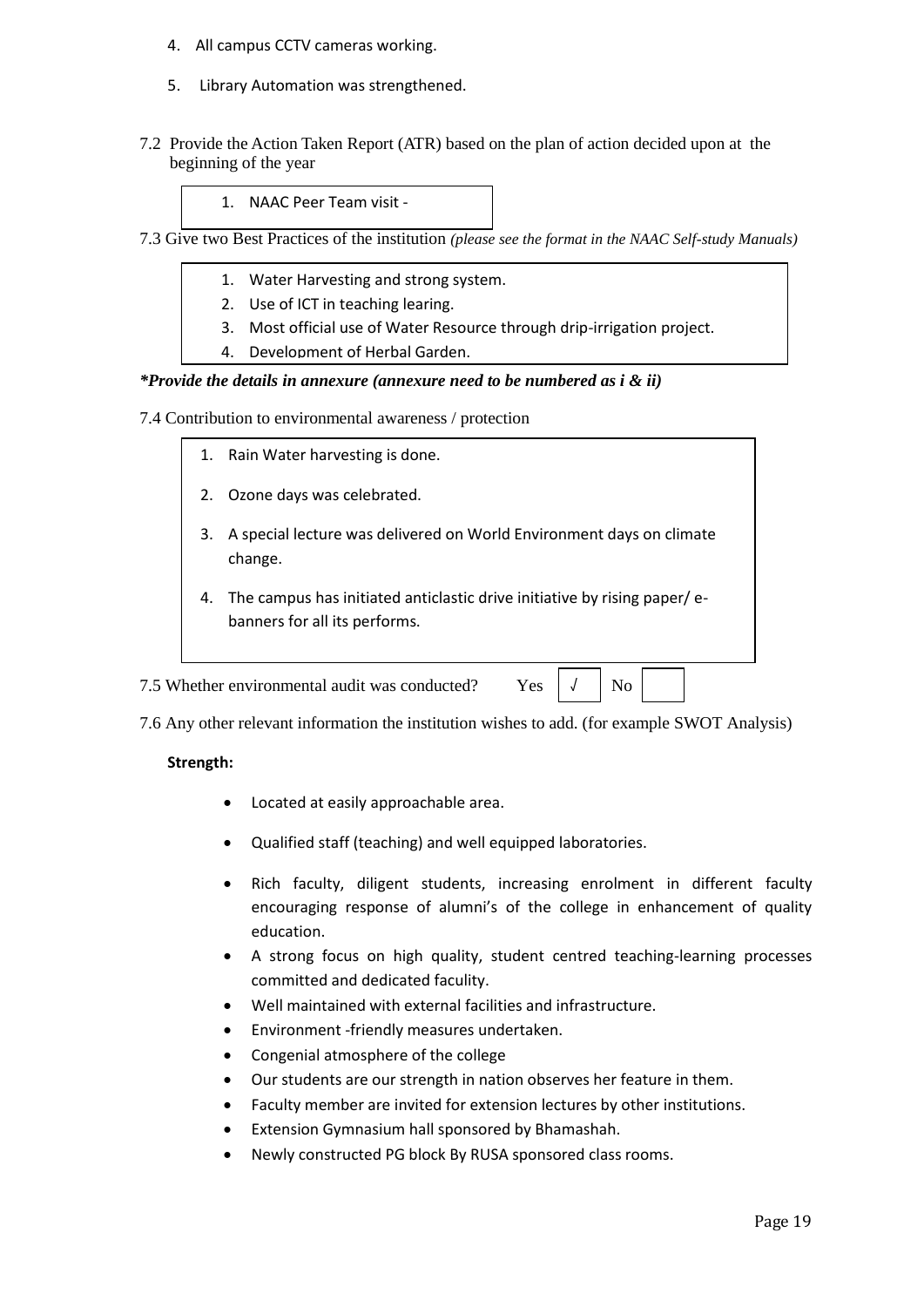#### **Weakness:**

- Lack of job oriented papers in the curriculum.
- Less number of subordinate staff (lab assistants, lab boys, lab bear, and others) ICT Based technique such as SPSS (Statistical package for social Science) and computer financial Accounting system are not included at the curriculum.
- Excess government control over the function of the college is also an impediment in the framing the course curricula and implementation of self designed programmes.

#### Opportinutes

- $\triangleright$  There is tremendous scopes of application economic (economics administration & financial management in the job market.
- > After completing M.Sc with chemistry students can P.G. job in industries/ teaching and Research institutions.
- > In this era of LPG- job oriented course such as E-commerce capital & stock market, agriculature marketing & SME related course can be launched.
- > Expanding opportunities for under taking multidisciplinary and interdisplinary research activities at both national and global levels.
- > Expertise of faculty to tap the corporate sector for consultancy and funding for research projects.

#### **Challenges**

- > Delay in government approvals for filling up retired and resignation vacancies.
- > Perception that all education processes should be directed towards preparing students for job.
- Focus on marks rather than holistic development.
- > Growing privatization of higher education in our country can be a big challenge for us & we will face tough comptetion in future.

#### 8. Plans of institution for next year

- Þ More smart calss rooms developed
- Play ground renovated
- Electric and water supply renovated
- We also plan to introduce M.Sc., M.com, M.A course in other subjects.
- To enhance the skilled component in all programmes
- To develop E-library (Digital Library)
- To develop language laboratory  $\geqslant$
- > Seminar, workshop organize

Name Dr. Fogesh Chanar IQAC Associate Professor In Chemmustinge Signature of the Coloraninoh (1944)

Name Dr Anjung Rami Rathore राजकीय महाविद्यालय Signature of the Chairperson, IQAC कांड न, 015003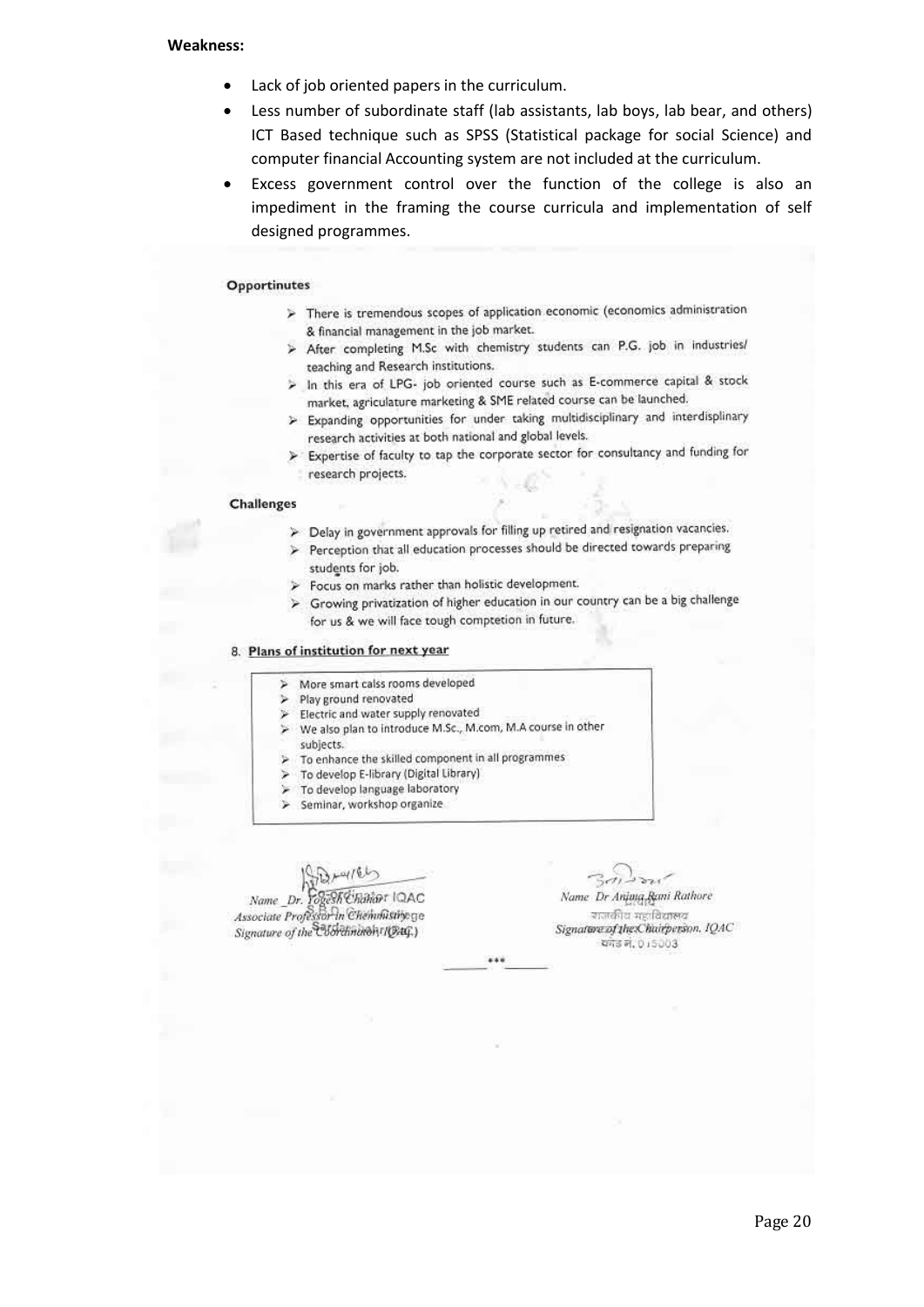### **Best Practice I**

#### **1. Title: Developing Employability Skill in Students.**

Youth Development centre was established with the basic objective to inculcate employability skills in the college students and to make them job ready individuals.

#### **2. Goal:**

Following are the main objectives:

- 1. Making Students capable of finding their latent qualities.
- 2. Enhancing Employability of students in job market.

### **3. The Context:**

The programme should include career counselling, aptitude tests, personality tests, campus interviews guest lectures, special emphasis is to be given to train students in art of making CV's and in English language.

#### **4. The Practice:**

Various guest lectures are organized under Youth Development Centre, Renowned scholars from various fields like literature, Arts industry etc. are invited to make the students acquainted with various aspects of life. YDC was established with basic objections to inculcate employability skills in college students. This centre helps them find out their interest area. The aim of the activity is to help students overcome hesitation and boost their confidence. The activities include career counselling, activities, guest lectures debates campus placement, interviews etc.

### **5. Evidence of Success:**

Students get benefited in more than one ways. Their confidence gets a boost and they find out their respective areas of interest.

The response of the students a testimony of it they get better results in exams and jobs. YDC conducted on campus job interview with the help of SARAF industries New Delhi and seven students were selected.

### **6. Problems Encountered & Resources Required:**

Problems of resources was encountered in the beginning and basic requirements like books, magazines was felt and expects gradually arrangements have been made for them and the programme was successfully introduced.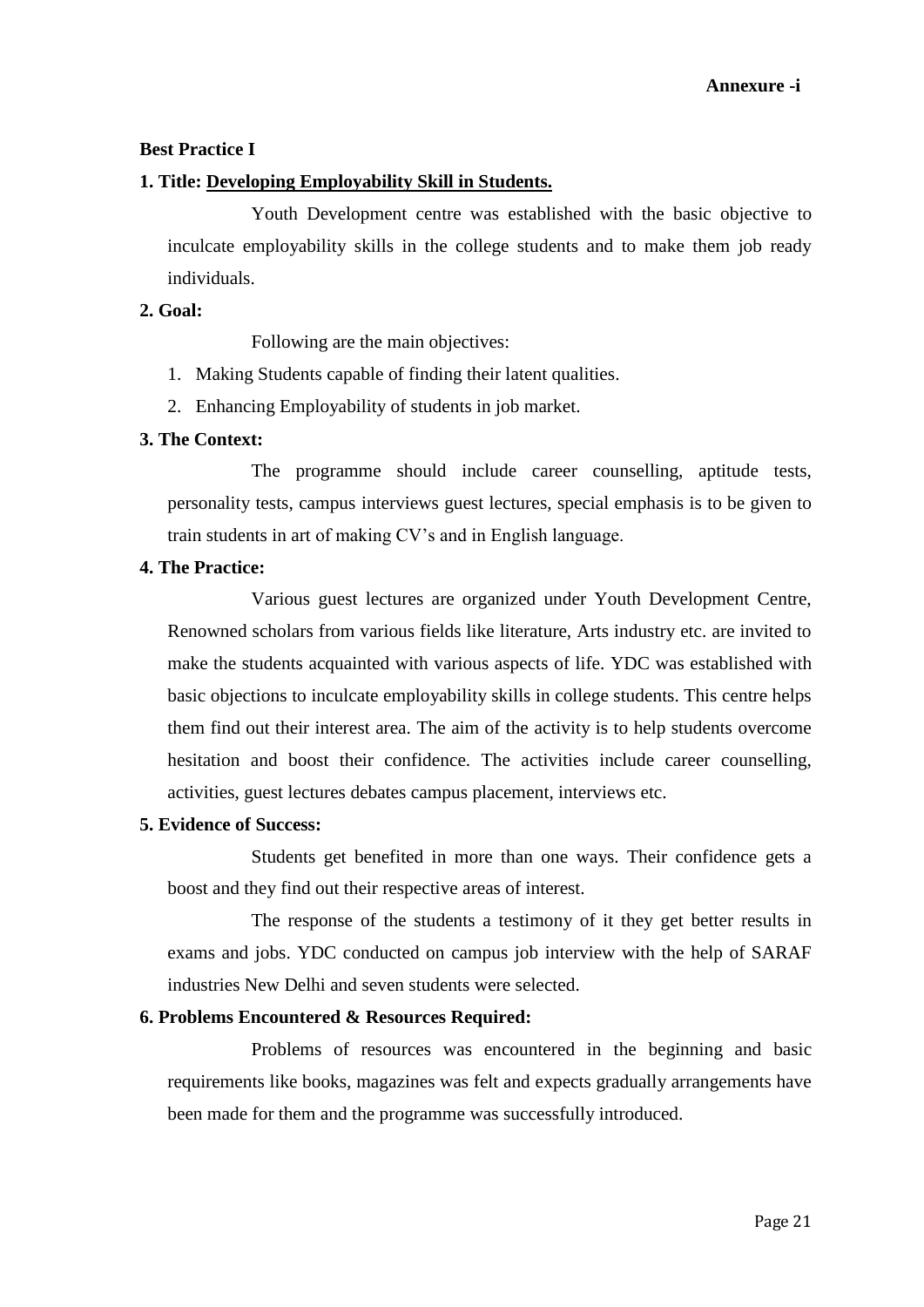## **8. Contact Details:**

| Name of the Principal    |                | Dr. Anima Rani Rathore                 |
|--------------------------|----------------|----------------------------------------|
| Name of the Institution  |                | S.B.D Govt. P.G. College, Sardarshahar |
| City                     | $\ddot{\cdot}$ | Sardarshahar                           |
| PIN Code                 | $\ddot{\cdot}$ | 331403                                 |
| <b>Office Phone</b>      | $\ddot{\cdot}$ | 01564-220027                           |
| FAX No.                  | $\ddot{\cdot}$ | 01564-220027                           |
| Mobile                   | $\ddot{\cdot}$ | 9414456974                             |
| <b>Accredited Status</b> | $\ddot{\cdot}$ | UGC - NAAC Accredited                  |
|                          |                | Feb.2016.                              |
| Website                  |                | www.sbdgc.ac.in                        |
| Email                    | ٠              | sdges@gmail.com                        |

### **Annexure -ii**

### **1. Title: Rain Water Harvesting and utilisation**

#### **2.Goal:**

Objectives of rain water harvesting are as below:

- 1. To meet the increasing demand of water during days of scarcity.
- 2. To reduce ground water pollution.
- 3. To reduce soils erosion.
- 4. To make efficient use of rain water in watering of plants and existing gardens.
- 5. Supplement domestic water needs.
- 6. Making most optimum use of rain water for different purposes.

### **3. Context:**

The rain water harvesting is essential for making best use of rain water. This area is absolutely rain fed and water level is absolutely very high. It faces scarcity of water during the days of summer when temperature goes above  $50^0$ Celsius. In this period, only stored rain water can be a best solution of scarcity of water.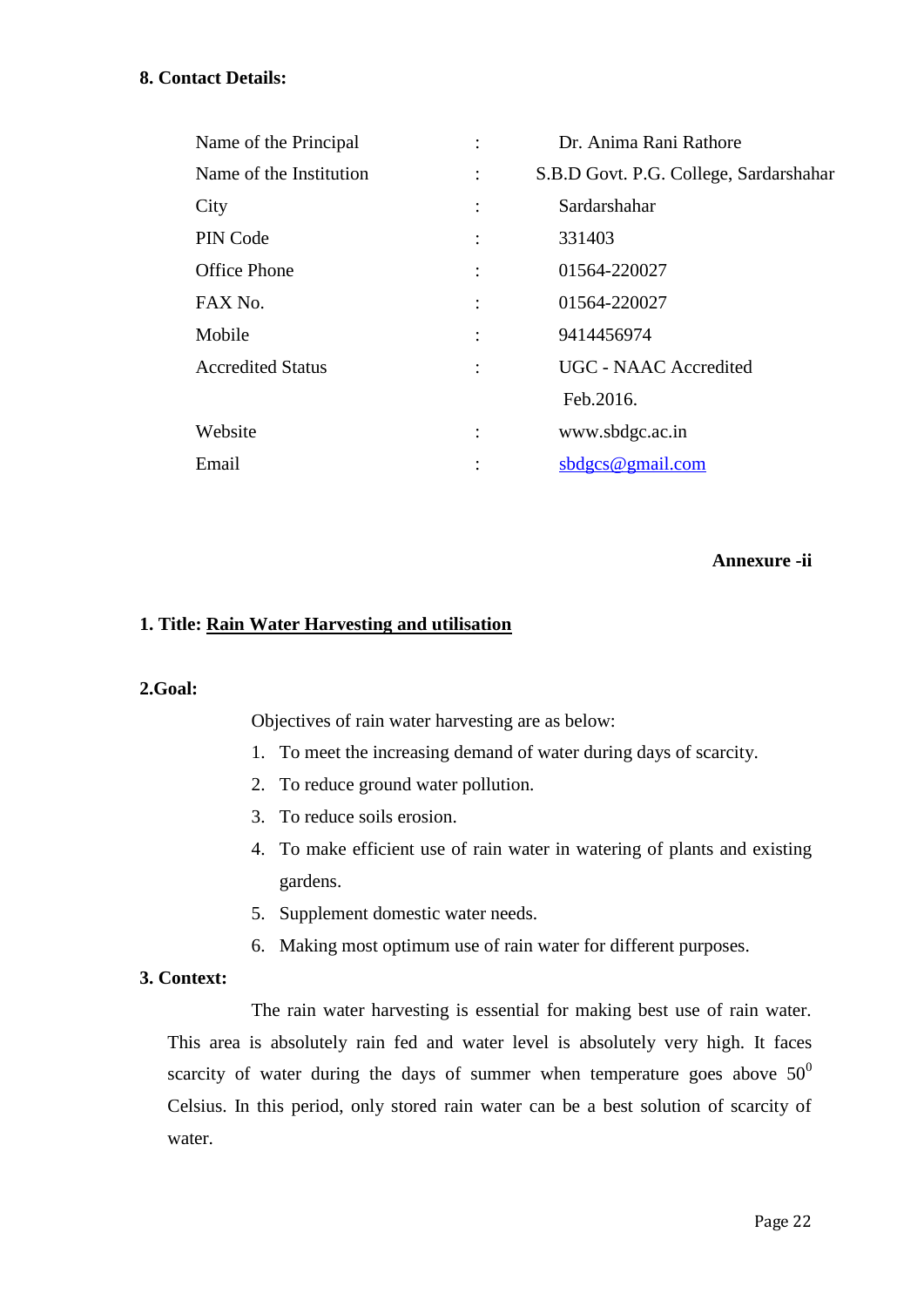## **4. Practice:**

The college has rainwater harvesting pits to prevent water from going to waste during periods of rainfall. These are placed at important locations on the college campus. In college campus two rain water storage tanks at (a) Botany Department (b) Jain Vidya and Jeevan Vigyan (JV &JV) department have been constructed. The college administration is determined for water harvesting.

## **5. Evidence of Success:**

This water is being utilized in various ways like watering in plants and drinking and other miscellaneous uses. Department of Botany  $&$  JV  $&$  JV is making most efficiencies use of this water for developing herbal garden. Similarly, this rain water is also being used for watering different lawns developed at various locations and plants.

A hand pump is also set up for uplifting the water from water pits. With the help of this hand pump, water is being accessed in a very easy way.

### **6. Problems Encountered & Resources Required:**

Initially, it was planned to make best use o roof water of JV & JV department. It costs approximately five thousand and met out with the grants received from State Government of Rajasthan under the scheme of centre for excellence. Then rest of Department of Botany was linked to water pits.

### **7. Contact Details:**

| Name of the Principal    |                | Dr. Anima Rani Rathore            |
|--------------------------|----------------|-----------------------------------|
| Name of the Institution  | $\ddot{\cdot}$ | S.B.D Govt. College, Sardarshahar |
| City                     |                | Sardarshahar                      |
| PIN Code                 |                | 331403                            |
| <b>Office Phone</b>      |                | 01564-220027                      |
| FAX No.                  |                | 01564-220027                      |
| Mobile                   |                | 9414456974                        |
| <b>Accredited Status</b> |                | UGC-NAAC Accredited in            |
|                          |                | Feb.2016.                         |
| Website                  |                | www.sbdgc.ac.in                   |
| Email                    |                | : sbdgcs@gmail.com                |